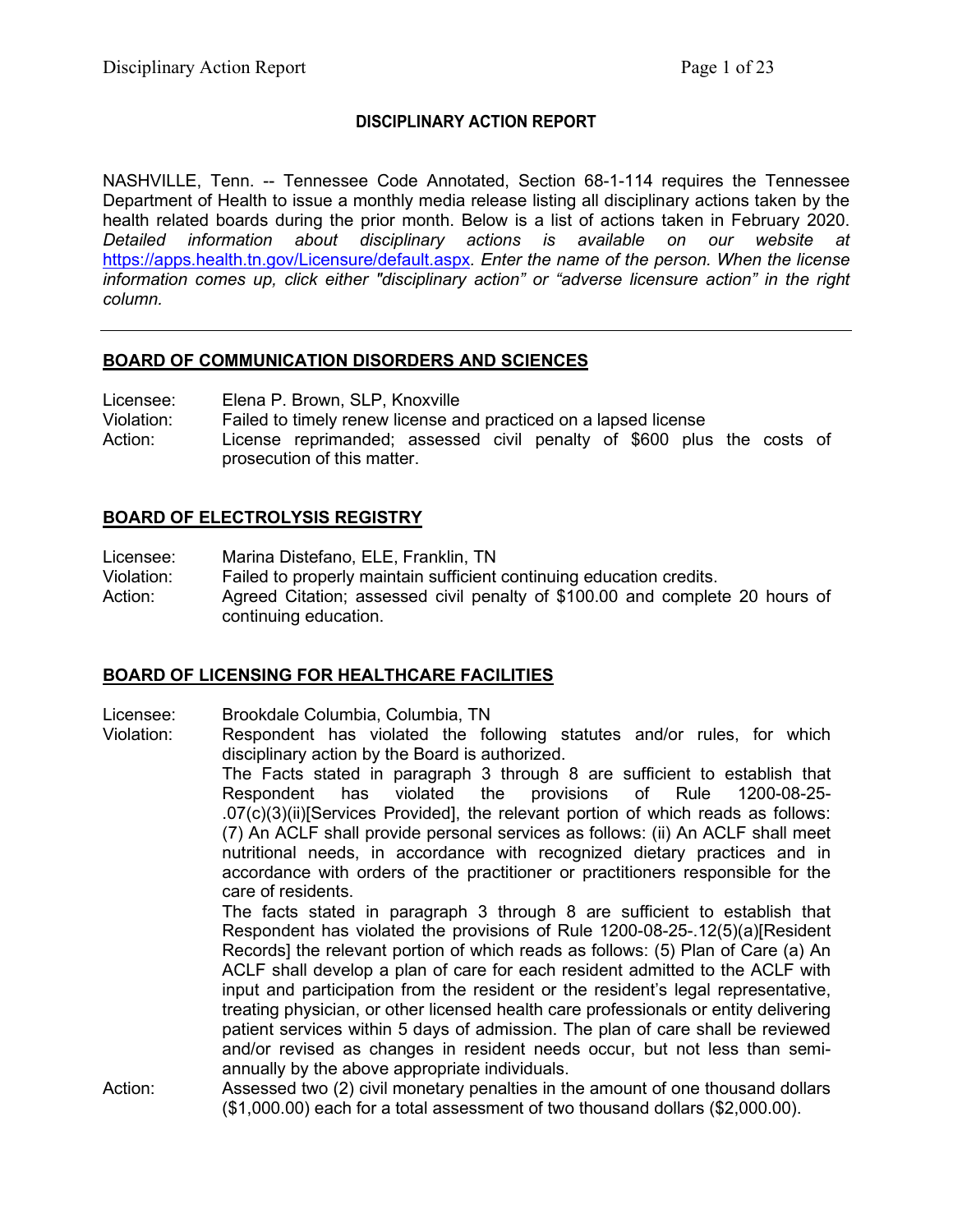Licensee: Carriage Court of Memphis, Memphis, TN

Violation: Respondent has violated the following statutes and/or rules, for which disciplinary action by the Board is authorized.

The facts stated in paragraph 2 through 6 are sufficient to establish that Respondent has violated the provisions of Rule 1200-08-25- .07(7)(a)(2)[Services Provided]: (7) An ACLF shall provide personal services as follows: (a) Each ACLF shall provide each resident with at least the following personal services; (2) Safety when in the ACLF.

The facts stated in paragraphs 7 and 15 are sufficient to establish that Respondent has violated the provisions of Rule 1200-08-25- .07(7)(c)(6)[Services Provided]: An ACLF shall provide personal services as follows: (c) Dietary services. (5) An ACLF shall maintain a clean and sanitary kitchen.

The facts stated in paragraph 8 are sufficient to establish that Respondent has violated the provisions of Rule 1200-08-25-.12(4)[Resident Records]: (4) An ACLF shall complete a written assessment of the resident to be conducted by a direct care staff member within a time period determined by the ACLF, but no later than 72 hours after admission.

The facts stated in paragraph 8 are sufficient to establish that Respondent has violated the provisions of Rule 1200-08-25-.08(9)(a)]Admissions, Discharges, and Transfers]: (9) An ACLF utilizing secured unites shall provide survey staff with 12 months of the following performance information specific to the secured unit and its residents at its annual survey; (a) Documentation that an interdisciplinary team consisting of at least a physician, a registered nurse, and a family member (or patient care advocate) has evaluated each secured resident prior to admittance to the unit.

The facts stated in paragraph 9 are sufficient to establish that Respondent has violated the provisions of Rule 1200-08-25-.12(5)(a)[Resident Records]: (5) Plan of Care. (a) An ACLF shall develop a plan of care for each resident admitted to the ACLF with input and participation from the resident or the resident's legal representative treating physician or other licensed health care representative, treating physician, or other licensed health care professionals or entity delivering patient services within 5 days of admission. The plan of care shall be reviewed and/or revised as changes in resident needs occur, but not less than semiannually by the above appropriate individuals.

The facts stated in paragraph 10 are sufficient to establish that Respondent has violated the provisions of Rule 1200-08-25-.12(5)(b)[Resident Records]: (5) Plan of Care. (b) The Plan of Care shall describe: (1) The needs of the resident, including the activities of daily living and medical services for which the resident requires assistance, i.e., what assistance/care, how much, who will provide the assistance/care, how often, and when.

The facts stated in paragraphs 11 and 14 are sufficient to establish that Respondent has violated the provisions of Rule 1200-08-25-.09(1)[Building Standards]: (1) An ACLF shall construct, arrange, and maintain the condition of the physical plan and overall ACLF living facility environment in such a manner that the safety and well-being of residents are assured.

The facts stated in paragraph 12 are sufficient to establish that Respondent has violated the provisions of Rule 1200-08-25-.10(2)(h)[Life Safety]: (2) An ACLF shall ensure fire protection for resident by doing at least the following: (h) Prohibit open flame and portable space heaters.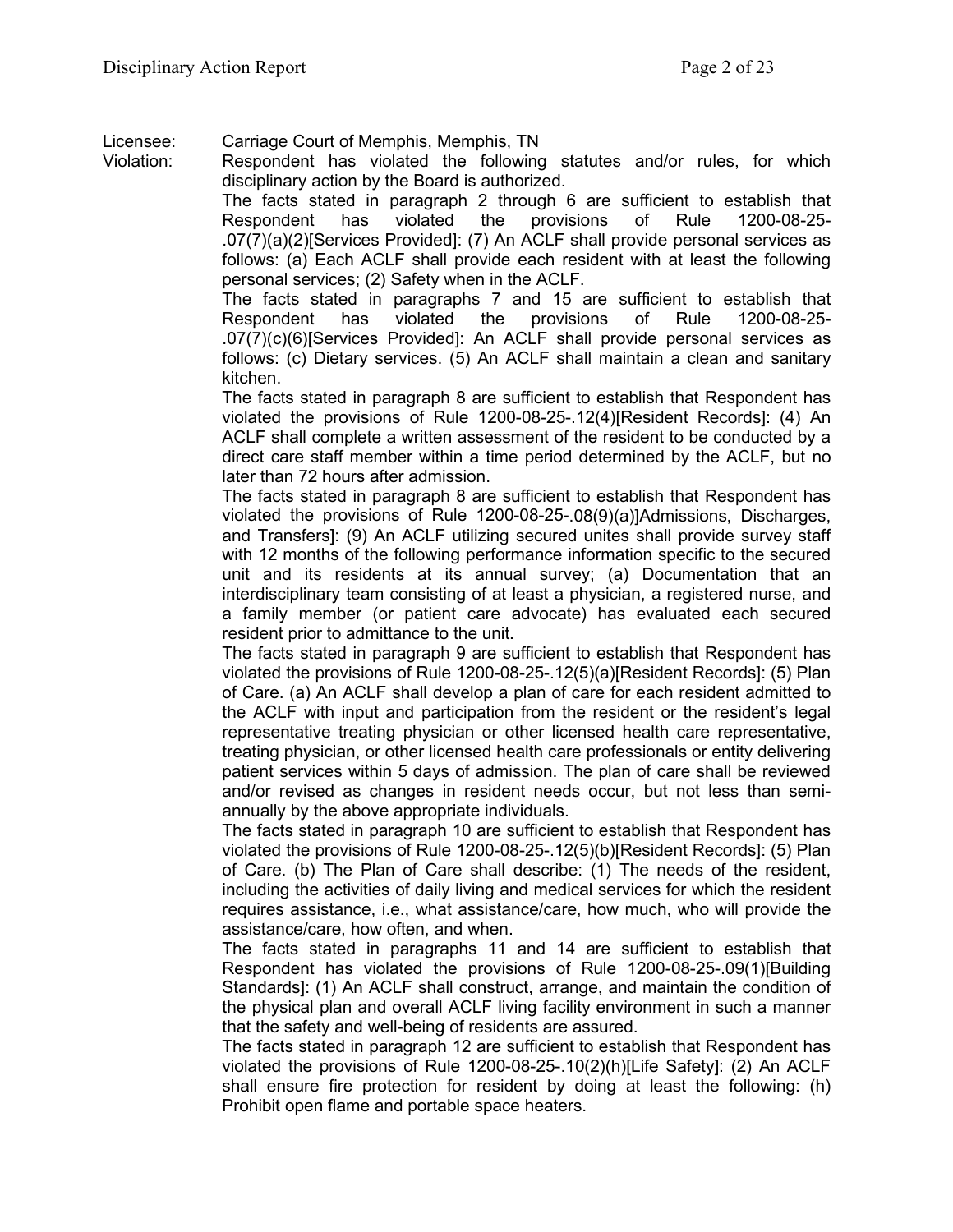The facts stated in paragraph 13 are sufficient to establish that Respondent has violated the provisions of Rule 1200-08-25-.10(3)(d)[Life Safety]: (3) An ACLF Shall conduct fire drills in accordance with the following: (d) An ACLF shall maintain records that document and evaluate these drills for at least 3 years.

Action: Assessed eight (8) civil monetary penalties in the amount of five hundred dollars (\$500.00) and the assessment of one civil monetary penalty in the amount of one thousand dollars (\$1,000.00) for a total assessment of five thousand dollars (\$5,000.00) in civil monetary penalties.

Licensee: Gardens of Germantown, Germantown, TN<br>Violation: Respondent has violated the following

Respondent has violated the following statutes and/or rules, for which disciplinary action by the Board is authorized.

The facts stated in paragraphs 3 through 23 are sufficient to establish that Respondent has violated the provisions of Rule 1200-08-25-.07(a)(2)[Services Provided], the relevant portion of which reads as follows: (7) An ACLF shall provide personal services as follows: (a) Each ACLF shall provide each resident with at least the following personal services; (2) Safety when in the ACLF.

The facts stated in paragraphs 2 through 23 are sufficient to establish that Respondent has violated the provisions of Rule 1200-08-25-.12(5)(a)[Resident Records], the relevant portion of which reads as follows: (5) Plan of Care. (a) An ACLF shall develop a plan of care for each resident admitted to the ACLF with input and participation from the resident or the resident's legal representative, treating physician, or other licensed health care professional or entity delivering patient services within 5 days of admission. The plan of care shall be reviewed and/or revised as changes in residents needs occur, but not less than semiannually by the above appropriate individuals.

Action: Assessed civil penalty of \$2,000.00

Licensee: Horizon Health & Rehab Center, Manchester, TN

Violation: Respondent has violated the following statutes and/or rules, for which disciplinary action by the Board is authorized.

The facts stated in paragraphs 11 and 14 are sufficient to establish that Respondent has violated the provisions of Tenn. Code Ann. Sec. 71-5-1003(a), the relevant portion of which reads as follows: (a) Each nursing home shall pay the nursing home assessment in monthly installments to the account in accordance with this part. Given the aforementioned violation, the Board is empowered to act pursuant to the provisions to Tenn. Code Ann. Sec. 71-5- 1006 (a) and (c)(1-6) the relevant portion of which reads as follows: (a) If any part of any assessment fee imposed by Sec. 71-5-1003 is not paid on or before the due date, a penalty of 5% of the amount due shall at once accrue and be added to such assessment fee. Thereafter, on the first day of each month during which any part of any assessment fee or any prior accrued penalty remains unpaid, an additional penalty of 5% of the ten unpaid balance shall accrue and be added to such assessment fee or prior accrued penalty. Payment shall be deemed to have been made upon date of deposit in the United States mail. (c)(1) If a nursing facility fails to pay a quarterly installment of the nursing home assessment fee within 30 days of its due date or becomes or is in arrears for payment of its nursing home assessment fee on the first day of the state fiscal year, and does not have an approved payment plan for which payments are current, the bureau of TennCare shall direct its contracted managed care organizations (MCOs) to recover the full amount of the then-outstanding nursing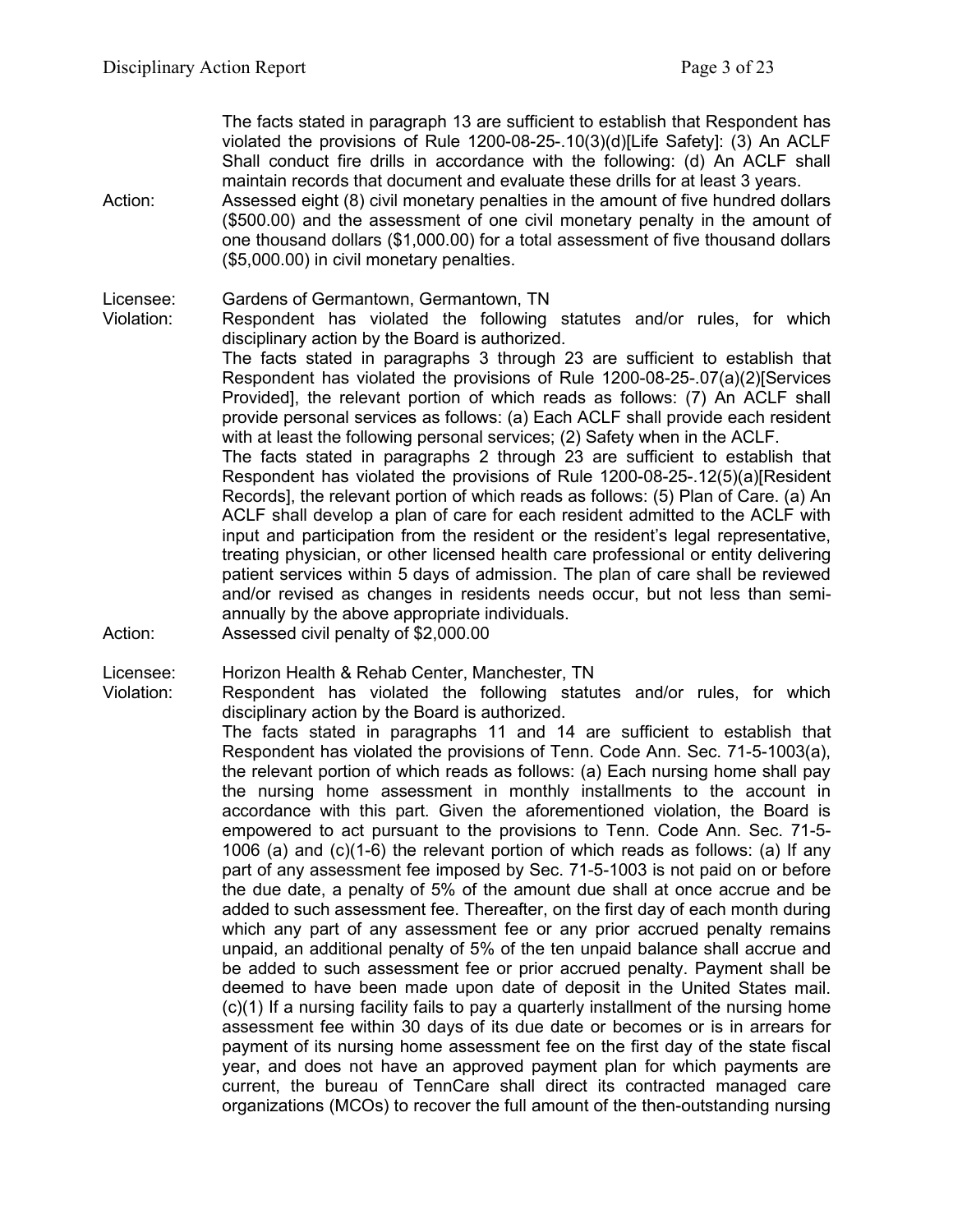home assessment fee and any applicable penalties and interest, which shall be accomplished through recoupment from payments made by the MCOs to nursing facilities to recover the full amount of the then-outstanding nursing home assessment fee and any related penalties and interest. TennCare MCOs shall remit promptly any of these recouped payments to the bureau of TennCare. The bureau of TennCare may recoup such amounts in as few or as many installment payments as it deems appropriate. (2) If a nursing facility is more than 90 days delinquent in paying any installment of its annual nursing home assessment fee; or becomes delinquent in any approved payment plan by more than 90 days or fails to provide timely payment of any and all subsequent quarterly installments of its annual nursing home assessment fee while past due amounts are being recouped pursuant to subdivision (c)(1), the bureau of TennCare shall: (A) Initiate a proceeding before the board for licensing health care facilities, in accordance with the Uniform Administrative Procedures Act. for the purpose of having the board indefinitely suspend admissions to the facility until all outstanding nursing home assessment fees and applicable penalties and interest have been repaid. Failure of a nursing facility to pay a quarterly installment of the nursing home assessment fee, or any penalties or interest required to be paid by the part, shall be considered by the board to be a license deficiency; and (B) Initiate proceedings to terminate the nursing facility's TennCare identification number. (3) Upon initiation of a proceeding before the board for licensing healthcare facilities by the bureau of TennCare pursuant to subdivision (c)(2), the board shall suspend admissions to the facility after the bureau of TennCare meets the burden of proof required by the Uniform Administrative Procedures Act. The board shall have no discretion to impose any sanction or take any action other than that set out in this subdivision  $(c)(3)$ in the proceeding. Immediately following the full payment by the facility, or its successor, of all then-outstanding assessment fees and any applicable penalties and interest, any suspension of admissions to the nursing facility imposed according to this section shall be automatically lifted without requiring further action by the board, so long as the full payment of then-outstanding amounts are made within the 60 days immediately following the date of the suspension of admissions. (4) On or after the sixtieth day following the date of suspension of admissions to the nursing facility if either the nursing facility fails to pay all then-outstanding nursing home assessment fees and any applicable penalties and interest accrued thereon or the nursing facility fails to be current on the terms of its payment plan if a plan is in place, then the bureau of TennCare shall initiate proceedings before the board for licensing healthcare facilities in accordance with the Uniform Administrative Procedures Act for the purpose of revoking the nursing facility's license. Upon initiation of a proceeding before the board by the bureau of TennCare pursuant to this subdivision  $(c)(4)$ , the board shall revoke the nursing facility's license upon the bureau of TennCare meeting the burden of proof required by the Uniform Administrative Procedures Act. The board shall have no discretion to impose any sanction or take any action other than that set out in this subdivision (c)(4) in the proceeding. (5) Revocation of either the nursing facility's license or the nursing facility's TennCare identification number shall not remedy, discharge, satisfy, or otherwise extinguish the nursing facility's liability for the then-outstanding nursing home assessment fees and any related penalties and interest. (6) Upon revocation of the nursing facility's license or termination of the nursing facility's TennCare identification number, the nursing facility shall be required to reapply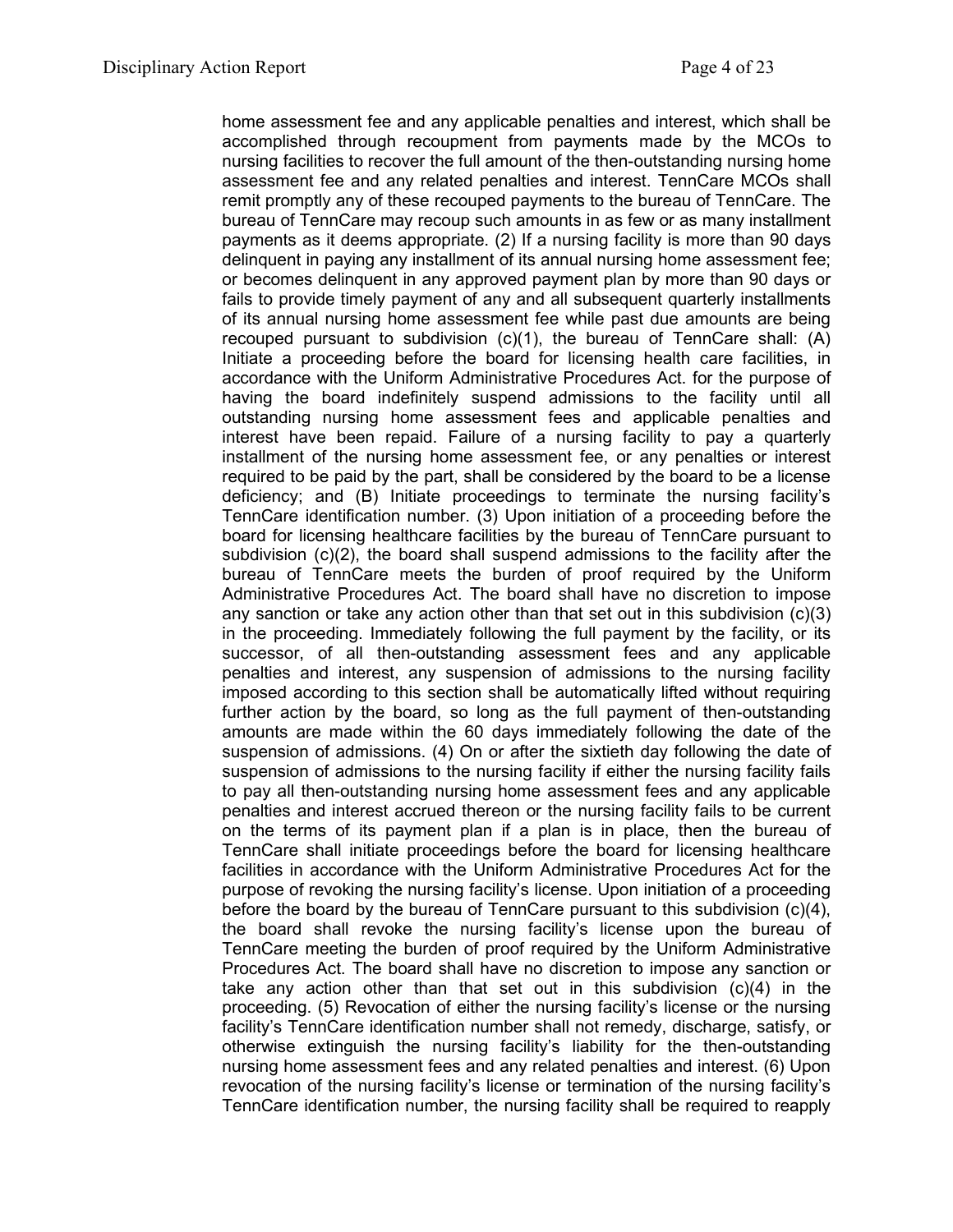for a license, TennCare identification number, or both the license and the identification number, in order to provide services to the TennCare population. As a condition of reapplication, the nursing facility, or its successor shall pay in full all then-outstanding nursing home assessment fees, penalties and interest.

Action: All accrued penalties and interest are waived. Respondent shall immediately submit payment to TennCare of the principal portion of the past due assessment fee. Payment shall be made within 90 days of the effective date of this Order. If payment in full cannot be made within 90 days of the effective date of this Order, then Respondent shall enter into a payment plan approved by TennCare prior to the expiration of the aforementioned 90 day period. If payment is not made within 90 days of the effective date of this Order and/or there is no payment plan in place with TennCare, then admissions to the Respondent's facility shall be immediately suspended. Upon full payment of the principal portion of the assessment fee, the suspension of admissions shall be lifted. If payment in full is not made within sixty (60) days of the first day that admissions are suspended, then further disciplinary action may be taken, including revocation of Respondent's license. Failure to adhere to the terms of a payment plan approved by TennCare may subject Respondent to further disciplinary action including, but not limited to, reinstatement of accrued penalties and interests, in whole or in part, up to revocation of Respondent's license.

Licensee: Legacy Assisted Living & Memory Care, HCF, Memphis, TN

Violation: Respondent has violated the following statutes and/or rules, for which disciplinary action by the Board is authorized.

The facts stated in paragraphs 1 through 16 are sufficient to establish that Respondent has violated the provisions of Tenn. Code Ann. Sec. 68-11- 207(a)(3), which indicates that the Board may suspend or revoke the license issued under this part based on any of the following grounds: (3) Conduct or practice found by the board to be detrimental to the welfare of the patients in such institutions. (c) In imposing the sanctions authorized in this section the Board may consider all factors that is deems relevant, including, but not limited to, the following: (1) The degree of sanctions necessary to ensure immediate and continued compliance; (2) The Character and degree of impact of the violation on the health, safety and welfare of the patients in the facility; (3) The conduct of the facility against whom the notice of violation is issued in taking all feasible steps or procedures necessary or appropriate to comply or correct the violation; and (4) Any prior violations by the facility of statutes, regulations or orders of the Board.

The facts stated in paragraph 14 through 29, 32 through 48, 52 through 61, 62 through 65 and 68 through 71 are sufficient to establish that Respondent has violated the provisions of Rule 1200-08-25-.12(5)(a)[Resident Records], the relevant portion of which reads as follows: (5) Plan of Care. (a) An ACLF shall develop a plan of care for each resident admitted to the ACLF with input and participation from the resident or the resident's legal representative, treating physician, or other licensed health care professionals or entity delivering patient services with 5 days of admission. The plan of care shall be reviewed and/or revised as changes in resident needs occur, but not less than semi-annually by the above-appropriate individuals. (b) The Plan of Care shall describe: (1) The needs of the resident, including the activities of daily living and medical services for which the resident requires assistance, i.e., what assistance/care, how much, who will provide the assistance, care, how often, and when.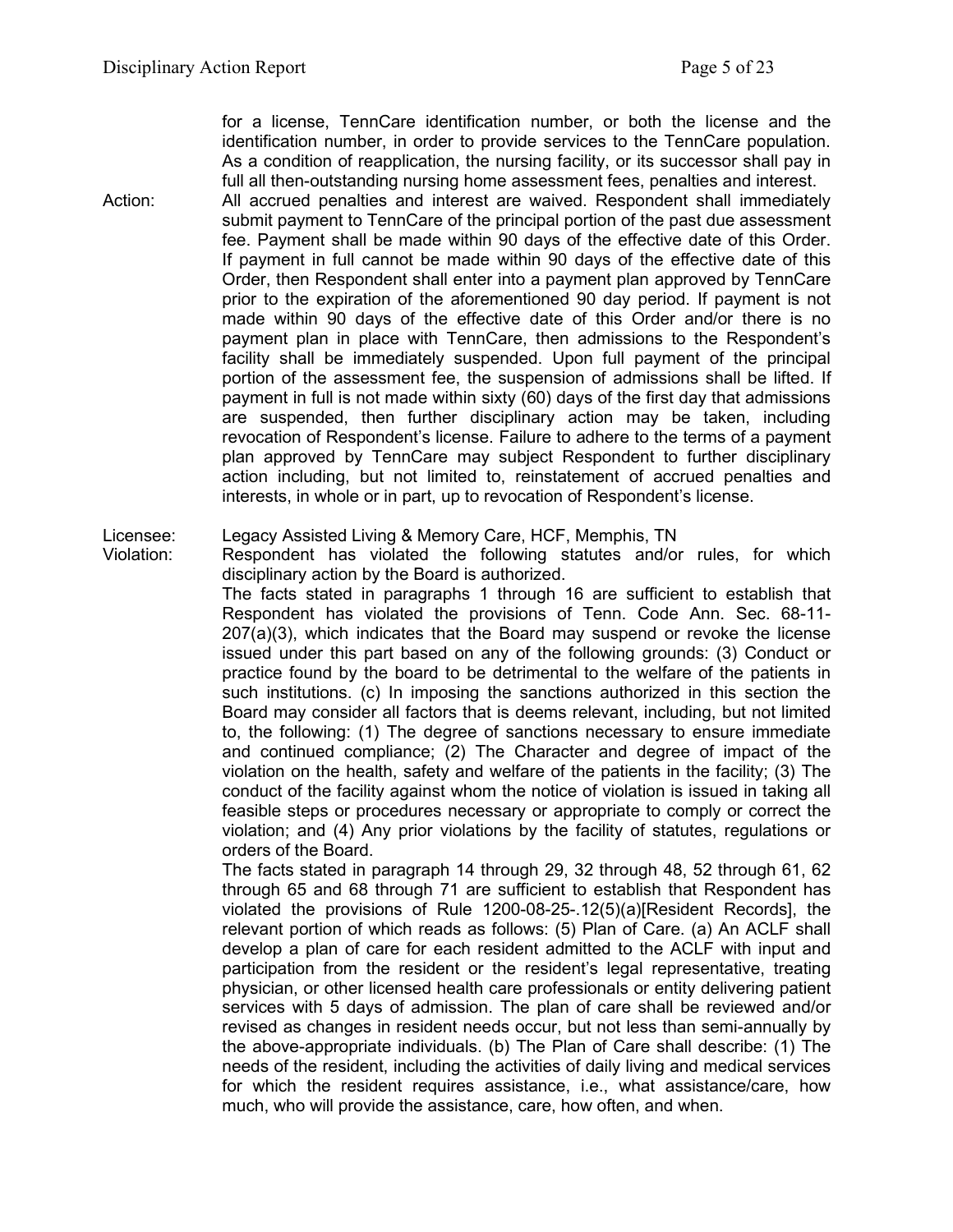The facts stated in paragraph 31 are sufficient to establish that Respondent has violated the provisions of Rule 1200-08-25-.06(1)(b)(2)[Administration] the relevant portion of which reads as follows: (1) Each ACLF shall meet the following staffing and procedural standards: (b) Policies and Procedures: (2) An ACLF shall develop and implement an effective facility wide performance improvement plan that addresses plans for improvement for self-identified deficiencies and documents the outcome of remedial action.

The facts stated in paragraphs 32 through 50 are sufficient to establish that Respondent has violated the provisions of Rule 1200-08-25-.07(3)[Services Provided] the relevant portion of which reads as follows: (3) Oversight of medical services in an ACLF shall be consistent with oversight provided in private residential settings as defined through rules and regulations promulgated by the applicable licensing boards and shall ensure quality of care to residents.

The facts stated in paragraphs 49 and 50 are sufficient to establish that Respondent has violated the provisions of Rule 1200-08-250-.07(6)(c)[Services Provided] the relevant portion of which reads as follows: (6) An ACLF shall dispose of medications as follows: (c) The ACLF shall properly dispose of prescription medication administered by the facility in accordance with the facility's medication disposal policy, which shall be written in accordance with current FDA or current DEA medication disposal guidelines.

The facts stated in paragraph 51 are sufficient to establish that Respondent has violated the provisions of Rule 1200-080250.07(7)(a)(1)[Services Provided] the relevant portion of which reads as follows: (7) An ACLF shall provide personal services as follows: (a) Each ACLF shall provide each resident with at least the following personal services: 1. Protective care.

The facts stated in paragraphs 52 through 64 are sufficient to establish that Respondent has violated the provisions of Rule 1200-08-25- .07(7)(a)(2)[Services Provided] The relevant portion of which reads as follows: (7) An ACLF shall provide personal services as follows: (a) Each ACLF shall provide each resident with at least the following personal services: (2) Safety when in the ACLF.

Action: Facility shall be suspended effective June 3, 2020, if prior to that date, all deficiencies are not cleared and all of the following conditions are not met by the facility: a) The Respondent facility must hire a new management company from a state approved provider list. b) The management company must be in the facility five (5) days a week, one day of which must be a Saturday or Sunday. This five day a week requirement can be met if either the facility Administrator or Director of Nursing is a direct employee of the management company, and if another employee of the management company, to whom the Administrator or DON reports, is also on-site at the facility on a reasonably frequent basis, as needed. c) The receiver or its authorized representative must be in the facility one day a week. The authorized representative must be an individual who is contractually obligated to report directly to Mr. Paul Valentine. This authorized representative of the receiver will provide oversight of the management company, and coordinate with the consultant and the management company, and keep the receiver reasonably apprised as to the facility's compliance. d) Within fourteen (14) days of the date of this Order, the Respondent facility shall hire a consultant from a State approved list who must submit every other month an acceptable report to Board staff which must contain the following: 1) the facility's staffing ratio; 2) the amount of payment that the facility is paying to the management company; 3) the number of residents in the facility; 4) a clinical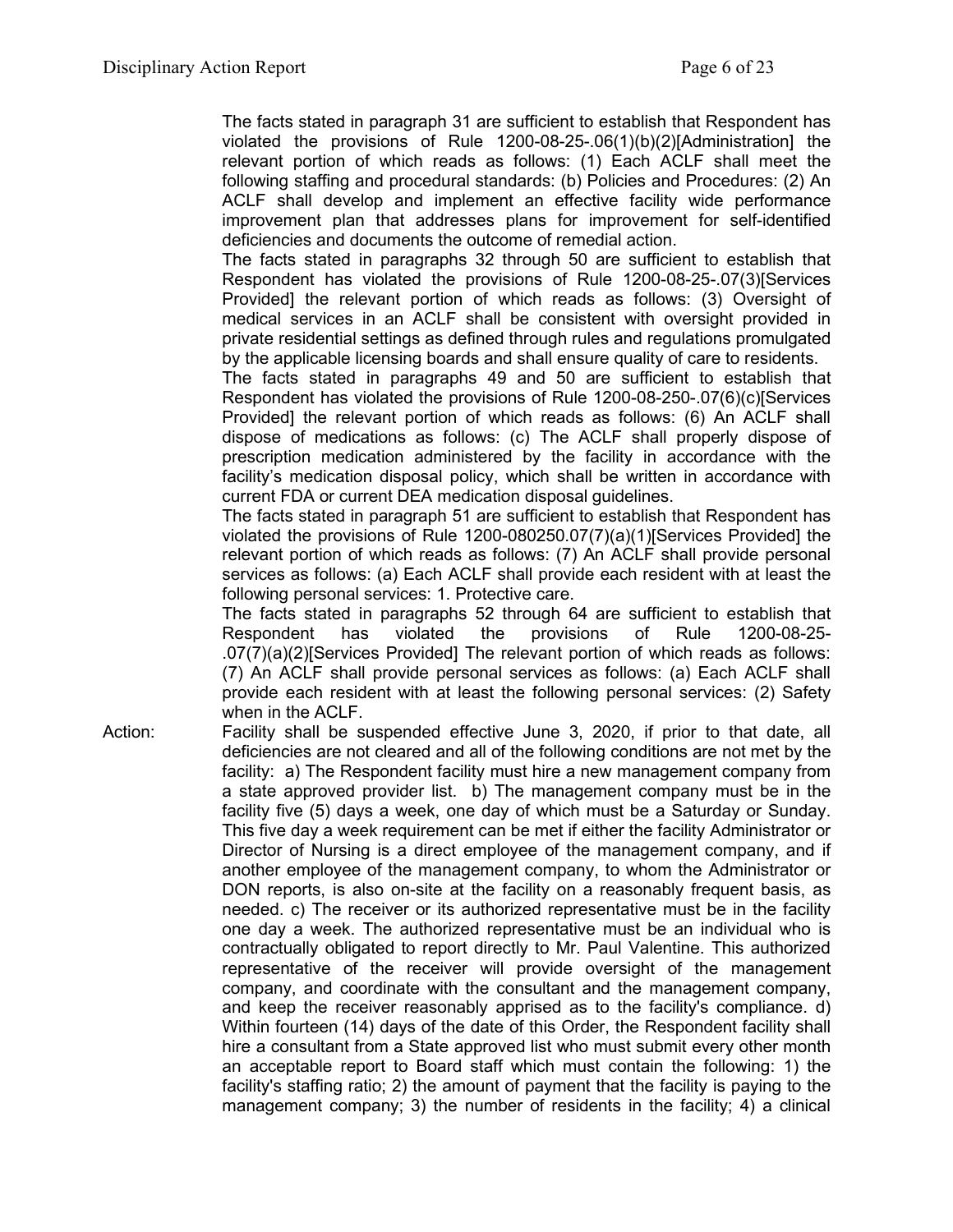assessment of each resident's condition; 5) each resident's payer source; and 6) a transfer plan for each resident which must be updated bi monthly. e) Each resident shall be issued a notice of discharge thirty (30) days prior to June 3, 2020 in case the facility is unable to comply with these terms. f) If the Respondent facility is unable to comply with these terms, the facility hereby agrees that all residents will be transferred out of the facility by June 3, 3030. g) if the facility is able to comply with the terms set forth in  $79(d)(1-6)$  and successfully clear all its deficiencies, the suspension set to take effect June 3, 2020 shall be null and void, and the Respondent facility shall be able to apply to have their probationary status lifted at the June 3, 2020 Board meeting.

#### Licensee: Madisonville Health & Rehab, Madisonville, TN

Violation: Respondent has violated the following statutes and/or rules, for which disciplinary action by the Board is authorized.

Tenn. Code Ann. Sec. 71-5-1003(a), the relevant portion of which reads as follows: (a) Each nursing home shall pay the nursing home assessment in monthly installments to the account in accordance with this part.

Given the aforementioned violation, the Board is empowered to act pursuant to the provisions to Tenn. Code Ann. Sec. 71-5-1006 (a) and (c)(1-6) the relevant portion of which reads as follows: (a) If any part of any assessment fee imposed by Sec. 71-5-1003 is not paid on or before the due date, a penalty of 5% of the amount due shall at once accrue and be added to such assessment fee. Thereafter, on the first day of each month during which any part of any assessment fee or any prior accrued penalty remains unpaid, an additional penalty of 5% of the ten unpaid balance shall accrue and be added to such assessment fee or prior accrued penalty. Payment shall be deemed to have been made upon date of deposit in the United States mail. (c)(1) If a nursing facility fails to pay a quarterly installment of the nursing home assessment fee within 30 days of its due date or becomes or is in arrears for payment of its nursing home assessment fee on the first day of the state fiscal year, and does not have an approved payment plan for which payments are current, the bureau of TennCare shall direct its contracted managed care organizations (MCOs) to recover the full amount of the then-outstanding nursing home assessment fee and any applicable penalties and interest, which shall be accomplished through recoupment from payments made by the MCOs to nursing facilities to recover the full amount of the then-outstanding nursing home assessment fee and any related penalties and interest. TennCare MCOs shall remit promptly any of these recouped payments to the bureau of TennCare. The bureau of TennCare may recoup such amounts in as few or as many installment payments as it deems appropriate. (2) If a nursing facility is more than 90 days delinquent in paying any installment of its annual nursing home assessment fee; or becomes delinquent in any approved payment plan by more than 90 days or fails to provide timely payment of any and all subsequent quarterly installments of its annual nursing home assessment fee while past due amounts are being recouped pursuant to subdivision  $(c)(1)$ , the bureau of TennCare shall:  $(A)$ Initiate a proceeding before the board for licensing health care facilities, in accordance with the Uniform Administrative Procedures Act. for the purpose of having the board indefinitely suspend admissions to the facility until all outstanding nursing home assessment fees and applicable penalties and interest have been repaid. Failure of a nursing facility to pay a quarterly installment of the nursing home assessment fee, or any penalties or interest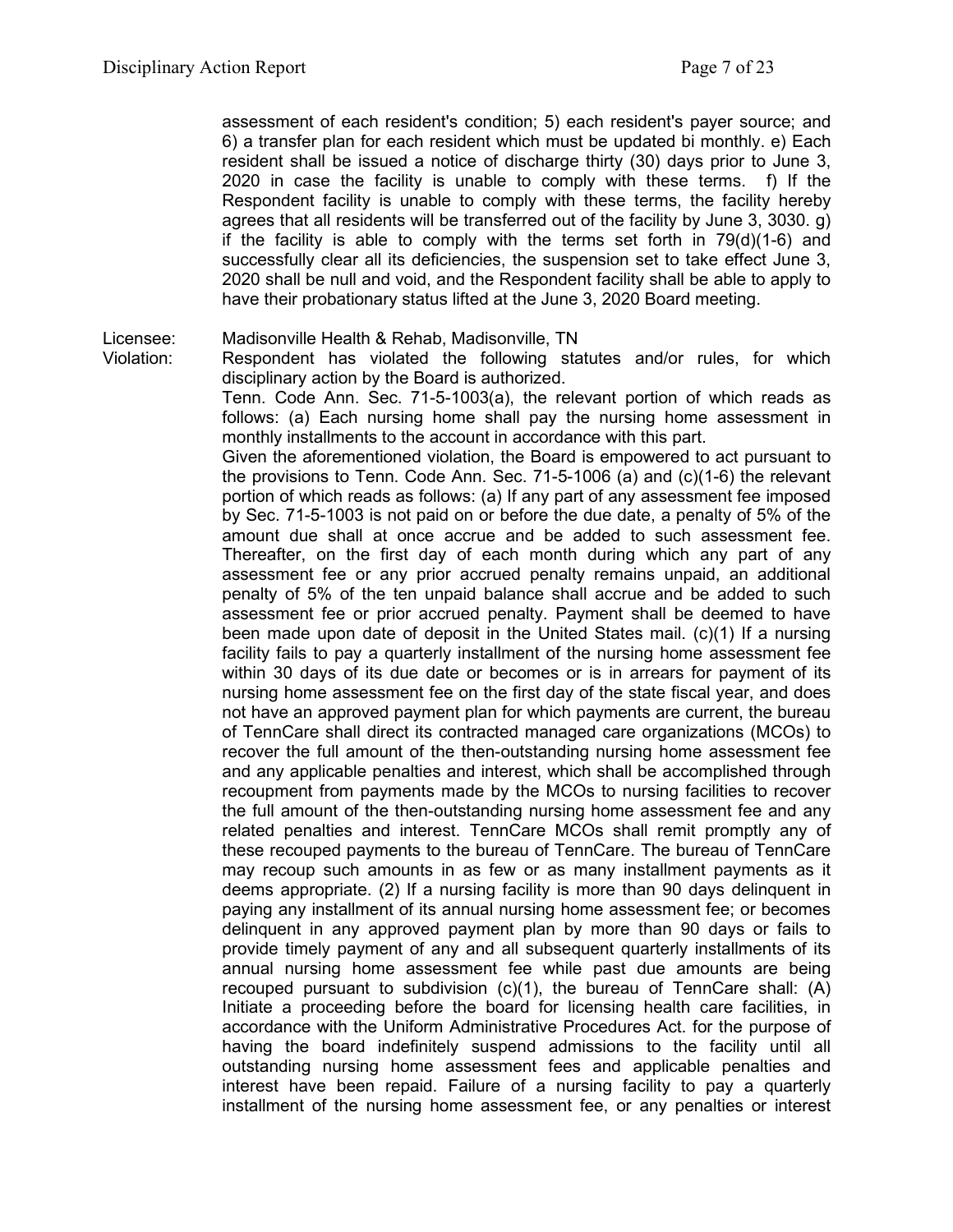required to be paid by the part, shall be considered by the board to be a license deficiency; and (B) Initiate proceedings to terminate the nursing facility's TennCare identification number. (3) Upon initiation of a proceeding before the board for licensing healthcare facilities by the bureau of TennCare pursuant to subdivision (c)(2), the board shall suspend admissions to the facility after the bureau of TennCare meets the burden of proof required by the Uniform Administrative Procedures Act. The board shall have no discretion to impose any sanction or take any action other than that set out in this subdivision  $(c)(3)$ in the proceeding. Immediately following the full payment by the facility, or its successor, of all then-outstanding assessment fees and any applicable penalties and interest, any suspension of admissions to the nursing facility imposed according to this section shall be automatically lifted without requiring further action by the board, so long as the full payment of then-outstanding amounts are made within the 60 days immediately following the date of the suspension of admissions. (4) On or after the sixtieth day following the date of suspension of admissions to the nursing facility if either the nursing facility fails to pay all then-outstanding nursing home assessment fees and any applicable penalties and interest accrued thereon or the nursing facility fails to be current on the terms of its payment plan if a plan is in place, then the bureau of TennCare shall initiate proceedings before the board for licensing healthcare facilities in accordance with the Uniform Administrative Procedures Act for the purpose of revoking the nursing facility's license. Upon initiation of a proceeding before the board by the bureau of TennCare pursuant to this subdivision (c)(4), the board shall revoke the nursing facility's license upon the bureau of TennCare meeting the burden of proof required by the Uniform Administrative Procedures Act. The board shall have no discretion to impose any sanction or take any action other than that set out in this subdivision (c)(4) in the proceeding. (5) Revocation of either the nursing facility's license or the nursing facility's TennCare identification number shall not remedy, discharge, satisfy, or otherwise extinguish the nursing facility's liability for the then-outstanding nursing home assessment fees and any related penalties and interest. (6) Upon revocation of the nursing facility's license or termination of the nursing facility's TennCare identification number, the nursing facility shall be required to reapply for a license, TennCare identification number, or both the license and the identification number, in order to provide services to the TennCare population. As a condition of reapplication, the nursing facility, or its successor shall pay in full all then-outstanding nursing home assessment fees, penalties and interest. submit payment to TennCare of the principal portion of the past due assessment fee. Payment shall be made within 90 days of the effective date of this Order. If payment in full cannot be made within 90 days of the effective date of this Order, then Respondent shall enter into a payment plan approved by TennCare

Action: All accrued penalties and interest are waived. Respondent shall immediately prior to the expiration of the aforementioned 90 day period. If payment is not made within 90 days of the effective date of this Order and/or there is no payment plan in place with TennCare, then admissions to the Respondent's facility shall be immediately suspended. Upon full payment of the principal portion of the assessment fee, the suspension of admissions shall be lifted. If payment in full is not made within sixty (60) days of the first day that admissions are suspended, then further disciplinary action may be taken, including revocation of Respondent's license. Failure to adhere to the terms of a payment plan approved by TennCare may subject Respondent to further disciplinary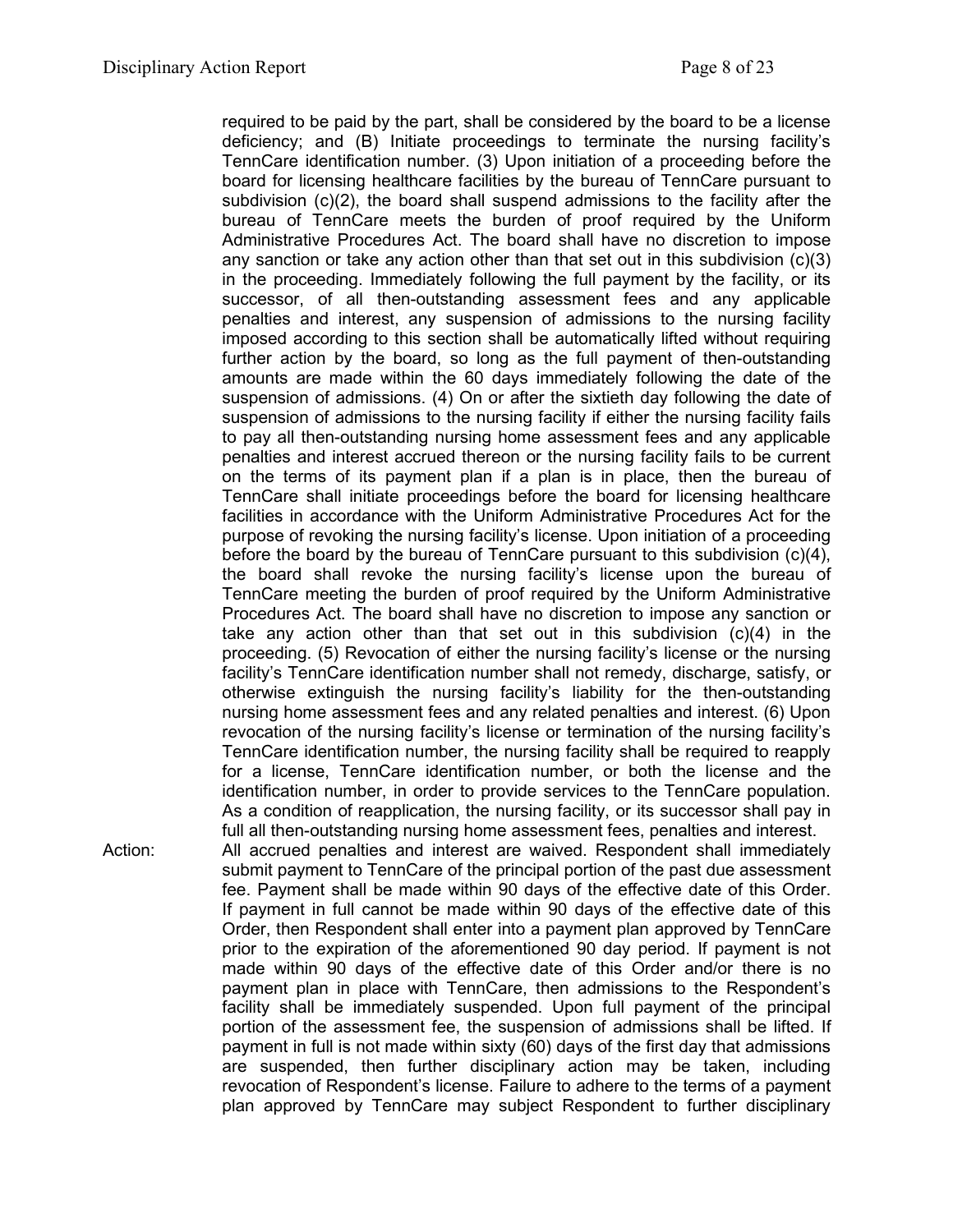action including, but not limited to, reinstatement of accrued penalties and interests, in whole or in part, up to revocation of Respondent's license.

Licensee: Main Street Senior Living, Hendersonville, TN

Violation: Respondent has violated the following statutes and/or rules, for which disciplinary action by the Board is authorized. Rule 1200-08-25-.07(c)(5) [SERVICES PROVIDED], the relevant portion of which reads as follows: (7) An ACLF shall provide personal services as follows: (c) Dietary services. (5) An ACLF shall maintain a clean and sanitary kitchen. Rule 1200-08-25-.07(c)(6) [SERVICES PROVIDED], the relevant portion of which reads as follows: (7) An ACLF shall provide personal services as follows: (c) Dietary services. (6) Employees shall wash and sanitize equipment, utensils, and dishes after each use.

- Action: Assessed two (2) civil monetary penalties, one in the amount of five hundred dollars (\$500.00) each for a total assessment of one thousand dollars (\$1,000.00).
- Licensee: The Terrace at Mountain Creek, Chattanooga, TN
- Violation: Respondent has violated the following statutes and/or rules, for which disciplinary action by the Board is authorized. Rule 1200-08-25- .07(5)(b)[Services Provided], the relevant portion of which reads as follows: (5) Resident medication. An ACLF shall: (b) Ensure that all drugs and biologicals shall be administered by a licensed or certified health care professional operating within the scope of the professional license or certification and according to the resident's plan of care. Rule 1200-08-25-.07(7)(a)[Services Provided], the relevant portion of which reads as follows: (7) An ACLF shall provide personal services as follows: (a) Each ACLF shall provide each resident with at least the following personal services: (2) Safety when in the ACLF.
- Action: Assessed three (3) civil monetary penalties, one for one thousand dollars (\$1,000) for failure to ensure all medications were administered, and one for five hundred dollars (\$500.00) for failure to provide safety while in the assisted care living facility, for a total civil monetary penalty of one thousand five hundred dollars (\$1,500.00).

Licensee: Westmoreland Health & Rehabilitation Center, Knoxville, TN

Violation: Respondent has violated the following statutes and/or rules, for which disciplinary action by the Board is authorized. Tenn. Code Ann. Sec. 71-5-1003(a), the relevant portion of which reads as follows: (a) Each nursing home shall pay the nursing home assessment in monthly installments to the account in accordance with this part. Given the aforementioned violation, the Board is empowered to act pursuant to the provisions to Tenn. Code Ann. Sec. 71-5-1006 (a) and (c)(1-6) the relevant portion of which reads as follows: (a) If any part of any assessment fee imposed by Sec. 71-5-1003 is not paid on or before the due date, a penalty of 5% of the amount due shall at once accrue and be added to such assessment fee. Thereafter, on the first day of each month during which any part of any assessment fee or any prior accrued penalty remains unpaid, an additional penalty of 5% of the ten unpaid balance shall accrue and be added to such assessment fee or prior accrued penalty. Payment shall be deemed to have been made upon date of deposit in the United States mail. (c)(1) If a nursing facility fails to pay a quarterly installment of the nursing home assessment fee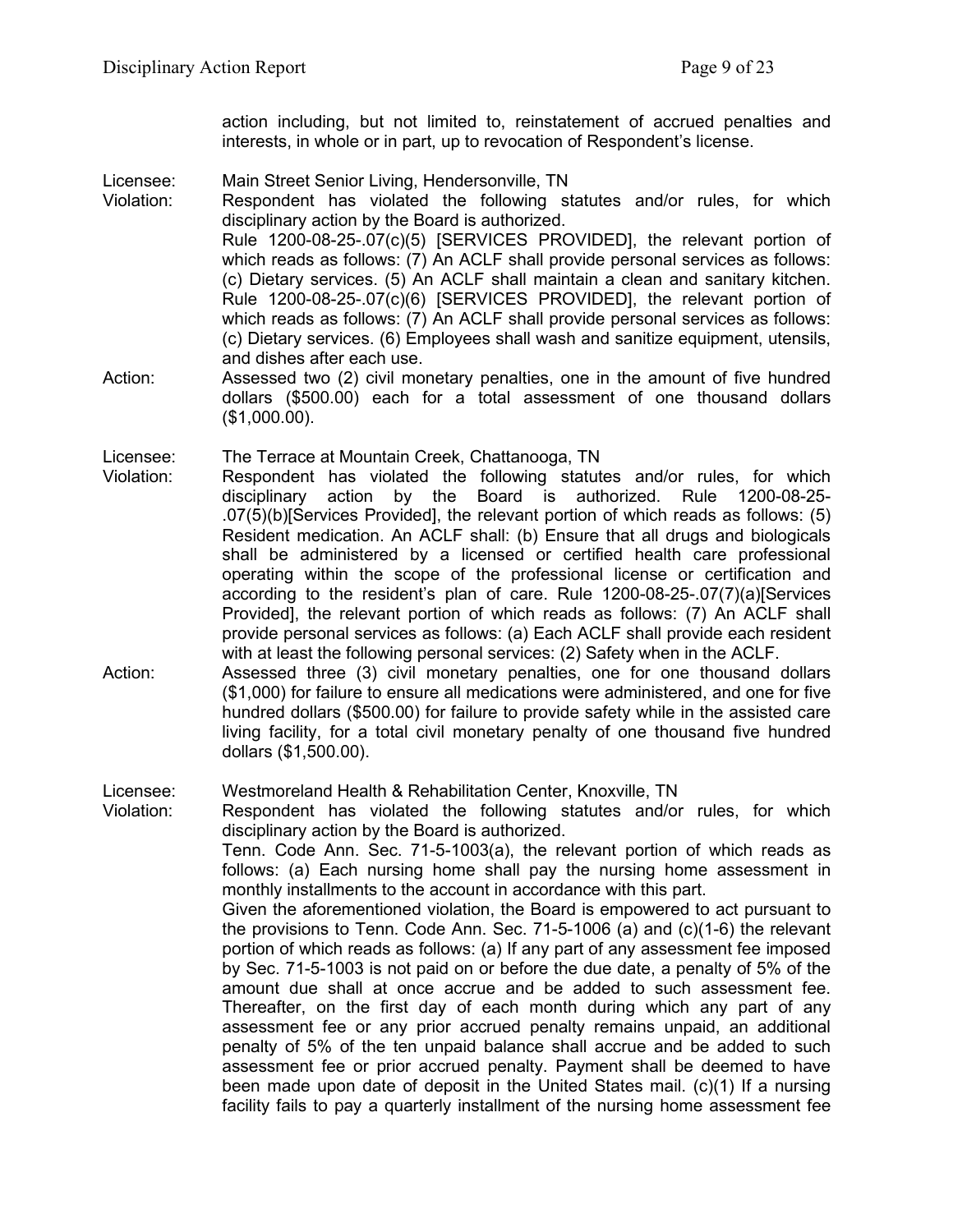within 30 days of its due date or becomes or is in arrears for payment of its nursing home assessment fee on the first day of the state fiscal year, and does not have an approved payment plan for which payments are current, the bureau of TennCare shall direct its contracted managed care organizations (MCOs) to recover the full amount of the then-outstanding nursing home assessment fee and any applicable penalties and interest, which shall be accomplished through recoupment from payments made by the MCOs to nursing facilities to recover the full amount of the then-outstanding nursing home assessment fee and any related penalties and interest. TennCare MCOs shall remit promptly any of these recouped payments to the bureau of TennCare. The bureau of TennCare may recoup such amounts in as few or as many installment payments as it deems appropriate. (2) If a nursing facility is more than 90 days delinquent in paying any installment of its annual nursing home assessment fee; or becomes delinquent in any approved payment plan by more than 90 days or fails to provide timely payment of any and all subsequent quarterly installments of its annual nursing home assessment fee while past due amounts are being recouped pursuant to subdivision (c)(1), the bureau of TennCare shall: (A) Initiate a proceeding before the board for licensing health care facilities, in accordance with the Uniform Administrative Procedures Act. for the purpose of having the board indefinitely suspend admissions to the facility until all outstanding nursing home assessment fees and applicable penalties and interest have been repaid. Failure of a nursing facility to pay a quarterly installment of the nursing home assessment fee, or any penalties or interest required to be paid by the part, shall be considered by the board to be a license deficiency; and (B) Initiate proceedings to terminate the nursing facility's TennCare identification number. (3) Upon initiation of a proceeding before the board for licensing healthcare facilities by the bureau of TennCare pursuant to subdivision (c)(2), the board shall suspend admissions to the facility after the bureau of TennCare meets the burden of proof required by the Uniform Administrative Procedures Act. The board shall have no discretion to impose any sanction or take any action other than that set out in this subdivision (c)(3) in the proceeding. Immediately following the full payment by the facility, or its successor, of all then-outstanding assessment fees and any applicable penalties and interest, any suspension of admissions to the nursing facility imposed according to this section shall be automatically lifted without requiring further action by the board, so long as the full payment of then-outstanding amounts are made within the 60 days immediately following the date of the suspension of admissions. (4) On or after the sixtieth day following the date of suspension of admissions to the nursing facility if either the nursing facility fails to pay all then-outstanding nursing home assessment fees and any applicable penalties and interest accrued thereon or the nursing facility fails to be current on the terms of its payment plan if a plan is in place, then the bureau of TennCare shall initiate proceedings before the board for licensing healthcare facilities in accordance with the Uniform Administrative Procedures Act for the purpose of revoking the nursing facility's license. Upon initiation of a proceeding before the board by the bureau of TennCare pursuant to this subdivision (c)(4), the board shall revoke the nursing facility's license upon the bureau of TennCare meeting the burden of proof required by the Uniform Administrative Procedures Act. The board shall have no discretion to impose any sanction or take any action other than that set out in this subdivision (c)(4) in the proceeding. (5) Revocation of either the nursing facility's license or the nursing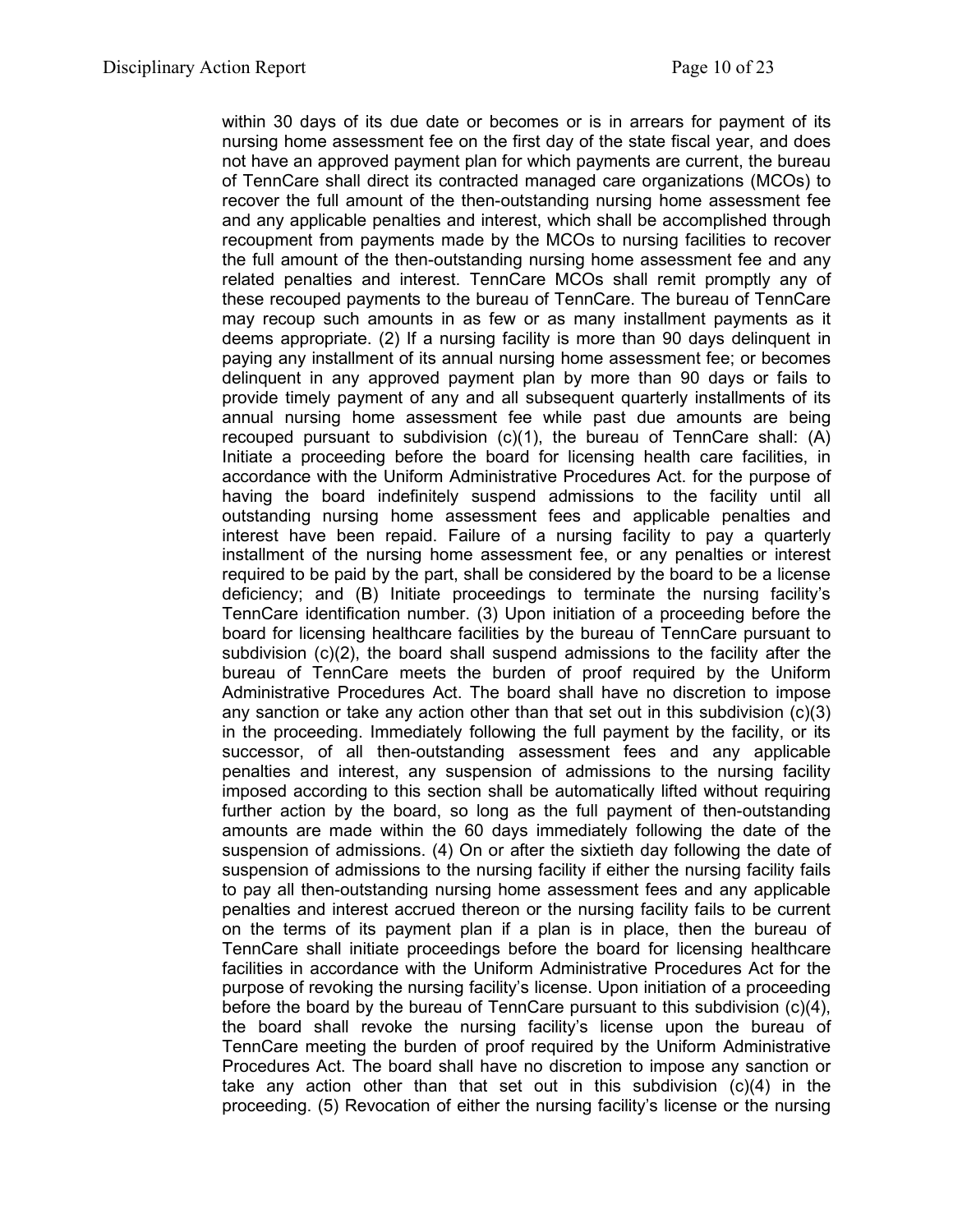facility's TennCare identification number shall not remedy, discharge, satisfy, or otherwise extinguish the nursing facility's liability for the then-outstanding nursing home assessment fees and any related penalties and interest. (6) Upon revocation of the nursing facility's license or termination of the nursing facility's TennCare identification number, the nursing facility shall be required to reapply for a license, TennCare identification number, or both the license and the identification number, in order to provide services to the TennCare population. As a condition of reapplication, the nursing facility, or its successor shall pay in full all then-outstanding nursing home assessment fees, penalties and interest.

Action: All accrued penalties and interest are waived. Respondent shall immediately submit payment to TennCare of the principal portion of the past due assessment fee. Payment shall be made within 90 days of the effective date of this Order. If payment in full cannot be made within 90 days of the effective date of this Order, then Respondent shall enter into a payment plan approved by TennCare prior to the expiration of the aforementioned 90 day period. If payment is not made within 90 days of the effective date of this Order and/or there is no payment plan in place with TennCare, then admissions to the Respondent's facility shall be immediately suspended. Upon full payment of the principal portion of the assessment fee, the suspension of admissions shall be lifted. If payment in full is not made within sixty (60) days of the first day that admissions are suspended, then further disciplinary action may be taken, including revocation of Respondent's license. Failure to adhere to the terms of a payment plan approved by TennCare may subject Respondent to further disciplinary action including, but not limited to, reinstatement of accrued penalties and interests, in whole or in part, up to revocation of Respondent's license.

# **BOARD OF MASSAGE LICENSURE**

| Licensee:<br>Violation:<br>Action: | Ashley Marie Carter, Hermitage, Tennessee<br>Failed to properly maintain sufficient continuing education credits.<br>Agreed Citation; assessed civil penalty of \$450.00 |
|------------------------------------|--------------------------------------------------------------------------------------------------------------------------------------------------------------------------|
| Licensee:<br>Violation:            | Hillwood Country Club, Establishment, Nashville, Tennessee<br>Failure to timely renew license and operating a massage establishment on a<br>lapsed license.              |
| Action:                            | Agreed Citation; assessed civil penalty of \$400.00                                                                                                                      |
| Licensee:<br>Violation:            | Private Edition, Establishment, Nashville, TN<br>Failure to timely renew license and operating a massage establishment on a<br>lapsed license.                           |
| Action:                            | Conditional license granted; assessed civil penalty of \$7,500.00                                                                                                        |
| Licensee:<br>Violation:            | Amy Beth Sherman, LMT, Chattanooga, Tennessee<br>Failure to timely renew license and practiced massage therapy on a lapsed<br>license.                                   |
| Action:                            | Agreed Citation; assessed civil penalty of \$600.00                                                                                                                      |
| Licensee:<br>Violation:            | Dana Ann Tumlin, LMT, Athens, Tennessee<br>Failure to timely renew license and practiced massage therapy on a lapsed<br>license.                                         |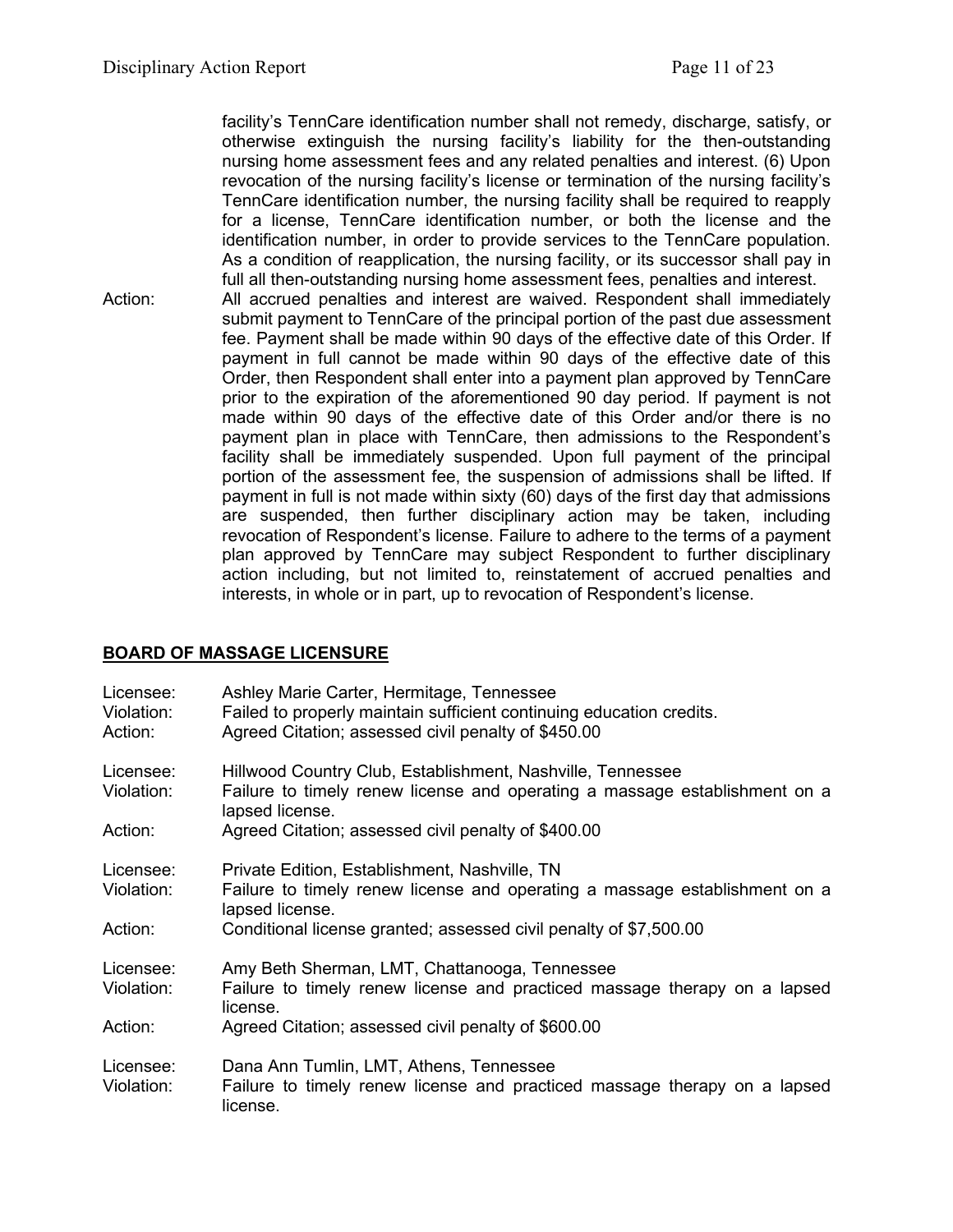Action: Agreed Citation; assessed civil penalty of \$600.00

Licensee: Tamera Danel Watkins, LMT, Memphis, Tennessee Violation: Failed to properly maintain sufficient continuing education credits. Action: Agreed Citation; assessed civil penalty of \$350.00

#### **BOARD OF NURSING**

Licensee: Deanna D. Bates, RN, Luttrell<br>Violation: Testing positive for any dru

Testing positive for any drug on any government or private sector preemployment, employer ordered, or confirmed drug test; and guilty of unprofessional conduct

Action: License suspended with terms

Licensee: James T. Bertel, LPN, Hendersonville

Violation: Refusing to submit to a drug test or testing positive for any drug on any government or private sector pre-employment, employer ordered, or confirmed drug test; and guilty of unprofessional conduct; to wit: making false or materially incorrect, inconsistent, or unintelligible entries in any patient record or in the records of any health care facility, school, institution, or other work place location pertaining to the obtaining, possessing, or administration of any controlled substance as defined in the Federal Controlled Substances Act Action: License suspended with terms

Licensee: Dawn L. Boozer, LPN, Dandridge

- Violation: Guilty of unprofessional conduct; to wit: failure to maintain a record for each patient which accurately reflects the nursing problems and interventions for the patient and/or failure to maintain a record for each patient which accurately reflects the name and title of the nurse providing care
- Action: License placed on probation for no less than one year; must obtain continuing education hours; assessed civil penalties in the amount of \$250.00

Licensee: Tammy Brooks, RN, Clarksville

Violation: Guilty of unprofessional conduct; to wit: making false or materially incorrect, inconsistent, or unintelligible entries in any patient record or in the records of any health care facility, school, institution, or other work place location pertaining to the obtaining, possessing, or administration of any controlled substance as defined in the Federal Controlled Substances Act; unauthorized use or removal or narcotics, drugs, supplies, or equipment from any health care facility, school, institution, or other work place location; revocation, suspension, probation, or other discipline of a license to practice nursing in another state or territory of the United States for any act or omission which would constitute grounds for the revocation, suspension, probation, or other discipline of a license in this state; and engaging in acts of dishonesty which relate to the practice of nursing

Action: License suspended with terms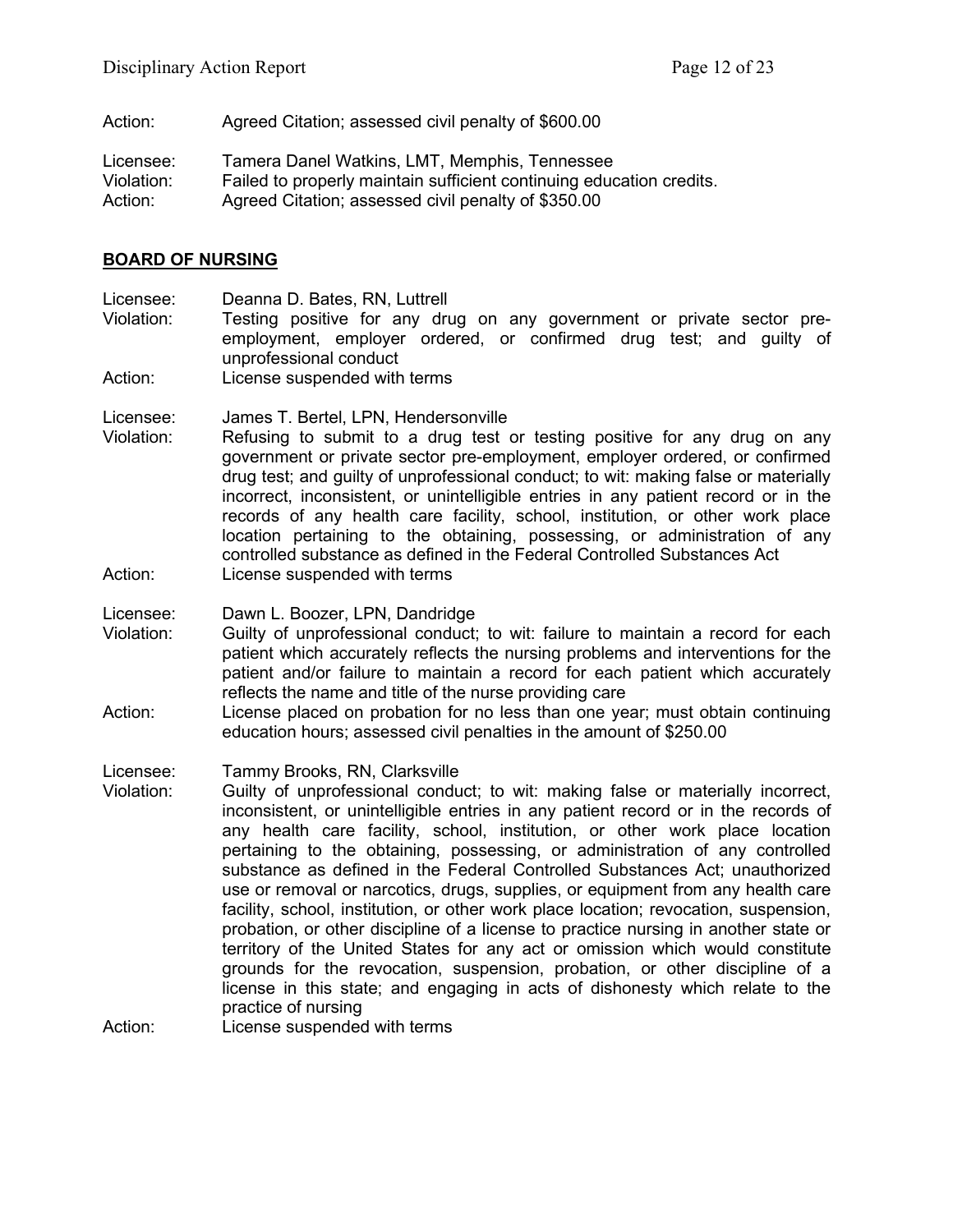| Retha C. Burns, LPN, Paris<br>Guilty of unprofessional conduct; to wit: being under the influence of alcoholic<br>beverages, or under the influence of drugs with impair judgement while on duty<br>in any health care facility, school, institution, or other work place location; and<br>refusing to submit to a drug test or testing positive for any drug on any<br>government or private sector pre-employment, employer ordered, or confirmed<br>drug test                                                                                                                                                                                         |
|----------------------------------------------------------------------------------------------------------------------------------------------------------------------------------------------------------------------------------------------------------------------------------------------------------------------------------------------------------------------------------------------------------------------------------------------------------------------------------------------------------------------------------------------------------------------------------------------------------------------------------------------------------|
| License suspended with terms                                                                                                                                                                                                                                                                                                                                                                                                                                                                                                                                                                                                                             |
| Cozette Leshun Miller Bynum, LPN, Bartlett<br>Guilty of unprofessional conduct; to wit: engaging in acts of dishonesty which<br>relate to the practice of nursing                                                                                                                                                                                                                                                                                                                                                                                                                                                                                        |
| License placed on probation for no less than one year; must obtain continuing<br>education hours; plus costs not to exceed \$1,000.00                                                                                                                                                                                                                                                                                                                                                                                                                                                                                                                    |
| Molly Mae Carey, RN, Crossville<br>Guilty of unprofessional conduct; to wit: failure to maintain a record for each<br>patient which accurately reflects the nursing problems and interventions for the<br>patient and/or failure to maintain a record for each patient which accurately<br>reflects the name and title of the nurse providing care; and failing to supervise<br>persons to whom nursing functions are delegated or assigned                                                                                                                                                                                                              |
| License reprimanded; must obtain continuing education; assessed civil penalty<br>of \$250.00; plus costs not to exceed \$500.00                                                                                                                                                                                                                                                                                                                                                                                                                                                                                                                          |
| Heath R. Chatman, RN, Nashville<br>Guilty of unprofessional conduct; to wit: revocation, suspension, probation, or<br>other discipline of a license to practice nursing in another state or territory of the<br>United States for any act or omission which would constitute grounds for the<br>revocation, suspension, probation, or other discipline of a license in this state<br>License reprimanded; must obtain continuing education hours                                                                                                                                                                                                         |
| Melissa Joe Coffer, LPN, Rockwood<br>Guilty of unprofessional conduct; to wit: making false or materially incorrect,<br>inconsistent, or unintelligible entries in any patient record or in the records of<br>any health care facility, school, institution, or other work place location<br>pertaining to the obtaining, possessing, or administration of any controlled<br>substance as defined in the Federal Controlled Substances Act; and engaging<br>in acts of dishonesty relating to practice of nursing<br>License placed on probation for no less than one year; must obtain continuing<br>education hours; plus costs not to exceed \$200.00 |
| Carla M. Coker, MS RN, Pontotoc MS<br>Refusing to submit to a drug test or testing positive for any drug on any<br>government or private sector pre-employment, employer ordered, or confirmed<br>drug test; and guilty of unprofessional conduct; to wit: unauthorized use or<br>removal or narcotics, drugs, supplies, or equipment from any health care facility,<br>school, institution, or other work place location; and engaging in acts of<br>dishonesty which relate to the practice of nursing<br>Privilege to practice in State of Tennessee voluntarily surrendered; must cease                                                              |
|                                                                                                                                                                                                                                                                                                                                                                                                                                                                                                                                                                                                                                                          |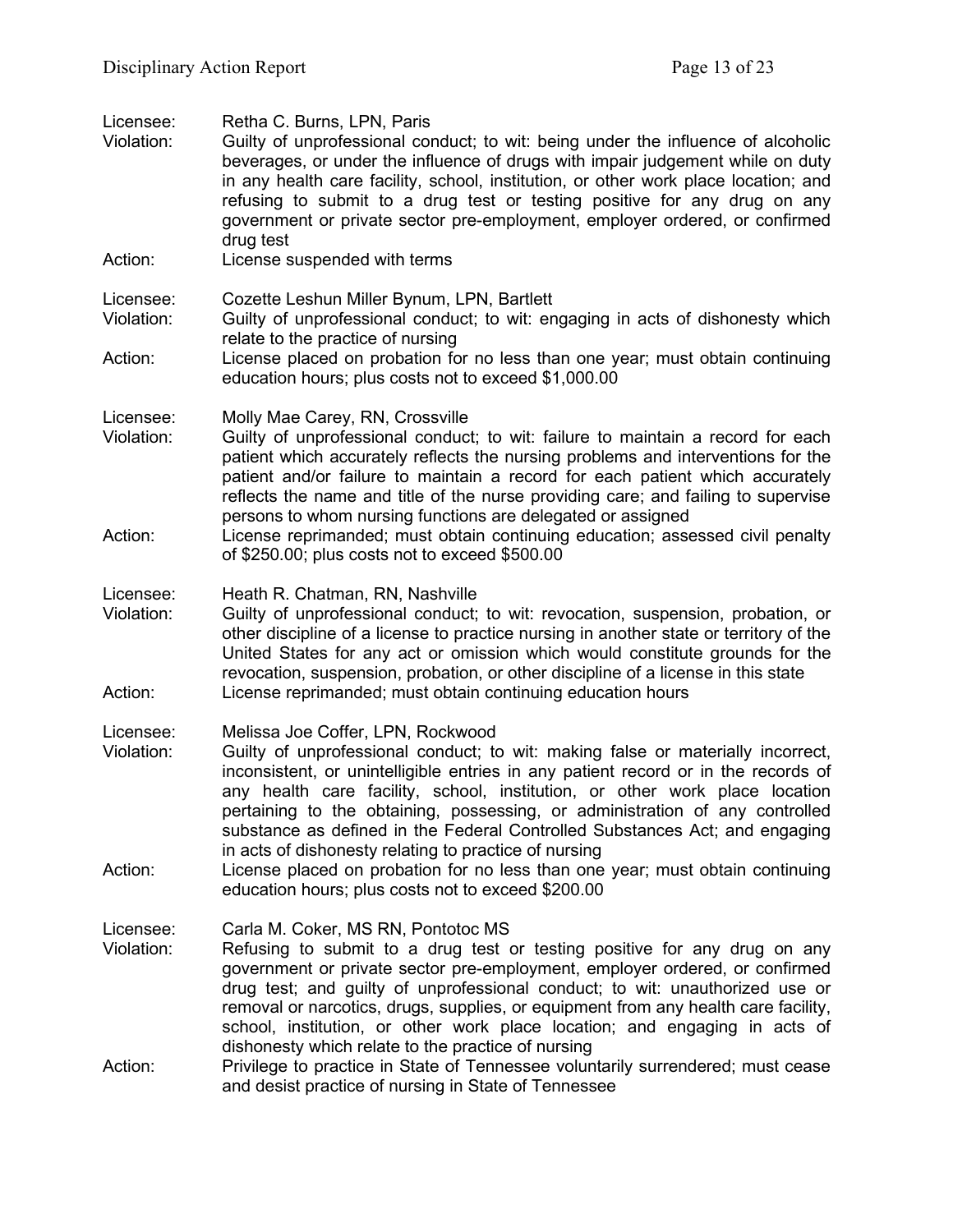| Licensee:<br>Violation:<br>Action: | Katie Shay Conyers, MS RN, Corinth MS<br>Guilty of unprofessional conduct<br>Privilege to practice nursing in the State of Tennessee revoked; must cease and<br>desist practice of nursing in State of Tennessee; assessed civil penalty in the<br>amount of \$500.00; plus costs not to exceed \$5,000.00                                                                                                                                                                                                                                                                                                                |
|------------------------------------|---------------------------------------------------------------------------------------------------------------------------------------------------------------------------------------------------------------------------------------------------------------------------------------------------------------------------------------------------------------------------------------------------------------------------------------------------------------------------------------------------------------------------------------------------------------------------------------------------------------------------|
| Licensee:<br>Violation:<br>Action: | Megan Crabtree, LPN, Wartburg<br>Guilty of unprofessional conduct; to wit: unauthorized use or removal or<br>narcotics, drugs, supplies, or equipment from any health care facility, school,<br>institution, or other work place location; being under the influence of alcoholic<br>beverages, or under the influence of drugs with impair judgement while on duty<br>in any health care facility, school, institution, or other work place location; and<br>engaging in acts of dishonesty which relate to the practice of nursing<br>License suspended with terms; plus costs not to exceed \$500.00                   |
| Licensee:<br>Violation:<br>Action: | Angela W. Dreher, RN, Memphis<br>Guilty of unprofessional conduct; to wit: making false or materially incorrect,<br>inconsistent, or unintelligible entries in any patient record or in the records of<br>any health care facility, school, institution, or other work place location<br>pertaining to the obtaining, possessing, or administration of any controlled<br>substance as defined in the Federal Controlled Substances Act; and engaging<br>in acts of dishonesty which relate to the practice of nursing<br>License placed on probation for no less than one year; must obtain continuing<br>education hours |
| Licensee:<br>Violation:<br>Action: | Crystal Emerson, RN, Eagle Rock VA<br>Guilty of unprofessional conduct; to wit: unauthorized use or removal or<br>narcotics, drugs, supplies, or equipment from any health care facility, school,<br>institution, or other work place location; and engaging in acts of dishonesty<br>which relate to the practice of nursing<br>License voluntarily surrendered                                                                                                                                                                                                                                                          |
| Licensee:<br>Violation:<br>Action: | Phillip Todd Ewing, RN, Nashville<br>Guilty of unprofessional conduct<br>License placed on probation for no less than one; must obtain continuing<br>education hours; plus costs not to exceed \$250.00                                                                                                                                                                                                                                                                                                                                                                                                                   |
| Licensee:<br>Violation:<br>Action: | Tifiny Schne'el Finch, LPN, Chattanooga<br>Guilty of unprofessional conduct; to wit: impersonating another licensed<br>practitioner; and engaging in acts of dishonesty which relate to the practice of<br>nursing<br>License placed on probation for no less than two years; must obtain continuing                                                                                                                                                                                                                                                                                                                      |
| Licensee:<br>Violation:            | education hours<br>Daniel Keith Fordham, RN, Mount Juliet<br>Guilty of unprofessional conduct; to wit: making false or materially incorrect,<br>inconsistent, or unintelligible entries in any patient record or in the records of<br>any health care facility, school, institution, or other work place location<br>pertaining to the obtaining, possessing, or administration of any controlled<br>substance as defined in the Federal Controlled Substances Act; use of any<br>intoxicating beverage or the illegal use of any narcotic or dangerous drug while                                                        |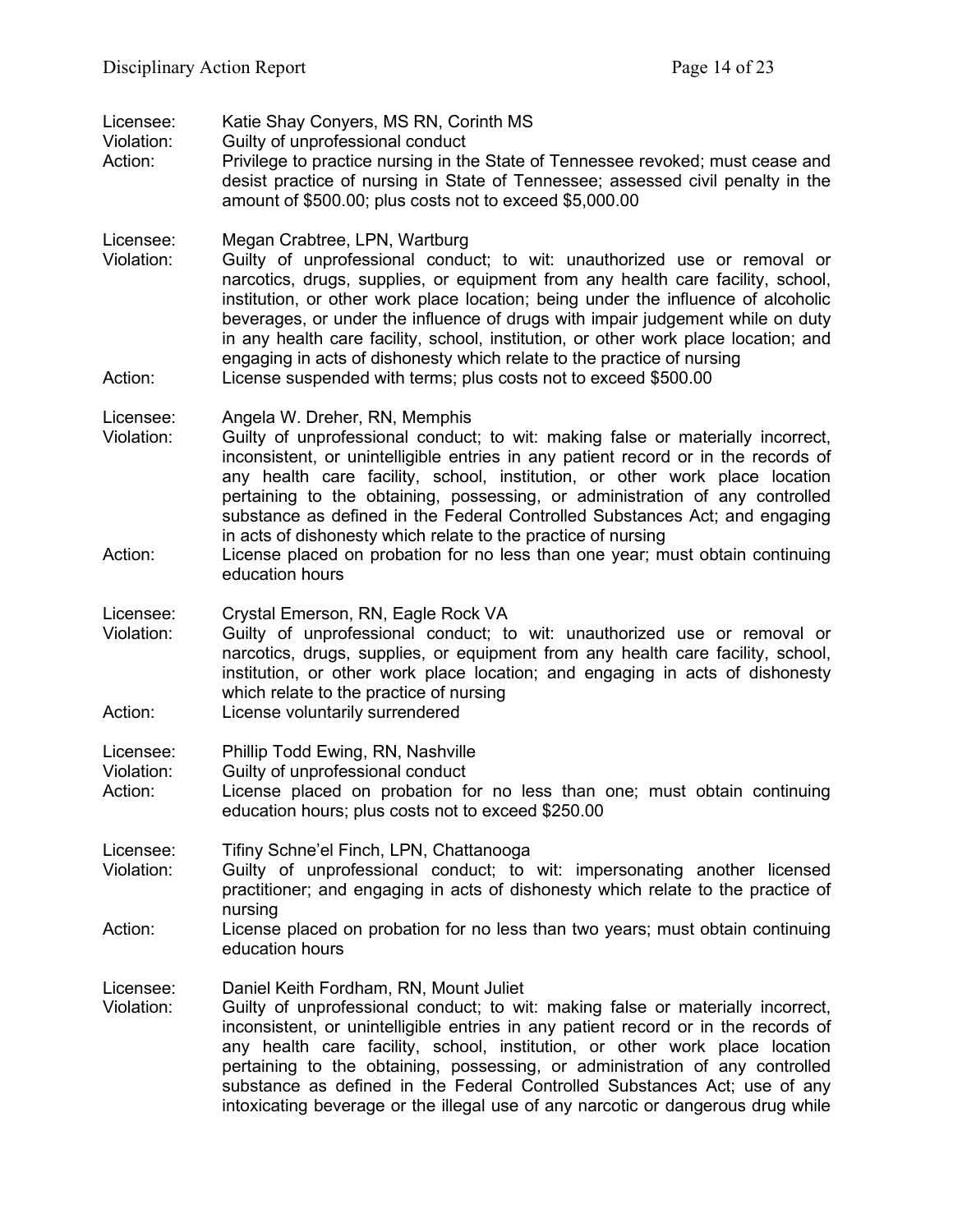| on duty in any health care facility, school, institution, or other work place<br>location; and engaging in acts of dishonesty which relate to the practice of<br>nursing                                                                                                                                                                                                                                                                                                                                                                                                                                                                                                                |
|-----------------------------------------------------------------------------------------------------------------------------------------------------------------------------------------------------------------------------------------------------------------------------------------------------------------------------------------------------------------------------------------------------------------------------------------------------------------------------------------------------------------------------------------------------------------------------------------------------------------------------------------------------------------------------------------|
| License suspended with terms; suspension stayed; license placed on probation<br>for no less than three years to run concurrent with TNPAP                                                                                                                                                                                                                                                                                                                                                                                                                                                                                                                                               |
| Jamie M. Griffith, LPN, Robbins<br>Unfit or incompetent by reason of negligence, habits or other cause; addicted to<br>alcohol or drugs to the degree of interfering with nursing duties; and guilty of<br>unprofessional conduct; to wit: unauthorized use or removal or narcotics, drugs,<br>supplies, or equipment from any health care facility, school, institution, or other<br>work place location                                                                                                                                                                                                                                                                               |
| License suspended with terms                                                                                                                                                                                                                                                                                                                                                                                                                                                                                                                                                                                                                                                            |
| Leslie Lashae Harris, RN, Murfreesboro<br>Guilty of unprofessional conduct<br>License placed on probation for no less than one year; must obtain continuing<br>education hours; plus costs not to exceed \$500.00                                                                                                                                                                                                                                                                                                                                                                                                                                                                       |
| Julie Hart, RN, Powell<br>Guilty of unprofessional conduct<br>License placed on probation for no less than one year; must obtain continuing<br>education hours; plus costs not to exceed \$250.00                                                                                                                                                                                                                                                                                                                                                                                                                                                                                       |
| La Tisha L. Hayden, RN, Millington<br>Unfit or incompetent by reason of negligence, habits or other cause; and guilty<br>of unprofessional conduct; to wit: unauthorized use or removal or narcotics,<br>drugs, supplies, or equipment from any health care facility, school, institution, or<br>other work place location; and engaging in acts of dishonesty which relate to the<br>practice of nursing<br>License suspended with terms                                                                                                                                                                                                                                               |
| Holly Beth Huddleston, LPN, Huntsville AL<br>Guilty of unprofessional conduct; to wit: use of any intoxicating beverage or the<br>illegal use of any narcotic or dangerous drug while on duty in any health care<br>facility, school, institution, or other work place location; and being under the<br>influence of alcoholic beverages, or under the influence of drugs with impair<br>judgement while on duty in any health care facility, school, institution, or other<br>work place location<br>License voluntarily surrendered                                                                                                                                                   |
| Jamie Irene Johnson, LPN, Butler<br>Guilty of unprofessional conduct; to wit: making false or materially incorrect,<br>inconsistent, or unintelligible entries in any patient record or in the records of<br>any health care facility, school, institution, or other work place location<br>pertaining to the obtaining, possessing, or administration of any controlled<br>substance as defined in the Federal Controlled Substances Act; impersonating<br>another licensed practitioner; practicing practical nursing in a manner<br>inconsistent with T.C.A. 63-7-108; and engaging in acts of dishonesty which<br>relate to the practice of nursing<br>License suspended with terms |
|                                                                                                                                                                                                                                                                                                                                                                                                                                                                                                                                                                                                                                                                                         |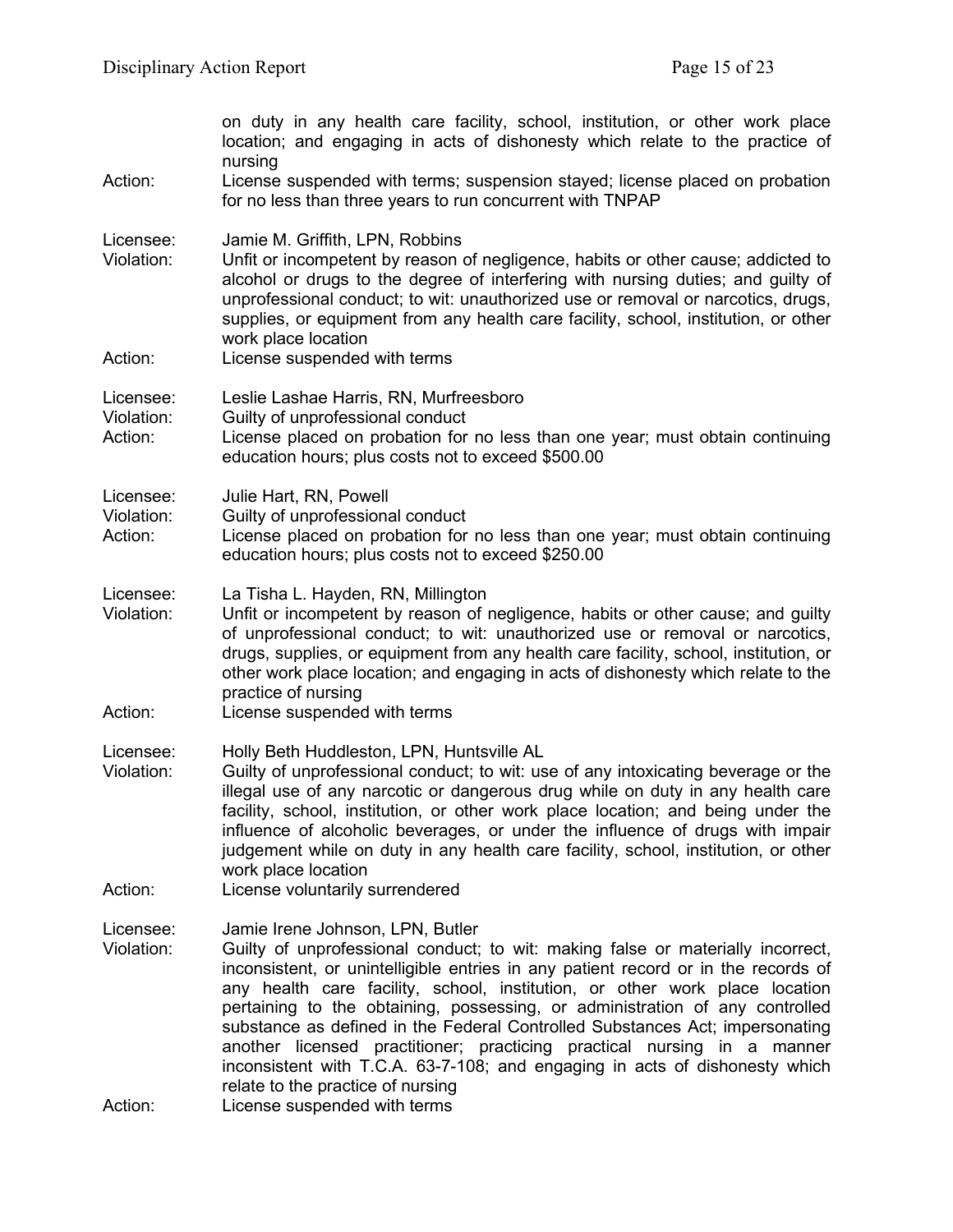Licensee: Ashlee Dixon Jones, RN, Carthage

- Violation: Addicted to alcohol or drugs to the degree of interfering with nursing duties; and guilty of unprofessional conduct; to wit: failure to maintain a record for each patient which accurately reflects the nursing problems and interventions for the patient and/or failure to maintain a record for each patient which accurately reflects the name and title of the nurse providing care; making false or materially incorrect, inconsistent, or unintelligible entries in any patient record or in the records of any health care facility, school, institution, or other work place location pertaining to the obtaining, possessing, or administration of any controlled substance as defined in the Federal Controlled Substances Act; unauthorized use or removal or narcotics, drugs, supplies, or equipment from any health care facility, school, institution, or other work place location; use of any intoxicating beverage or the illegal use of any narcotic or dangerous drug while on duty in any health care facility, school, institution, or other work place location; being under the influence of alcoholic beverages, or under the influence of drugs with impair judgement while on duty in any health care facility, school, institution, or other work place location; and engaging in acts of dishonesty which relate to the practice of nursing
- Action: License suspended with terms; suspension stayed; license placed on probation for no less than three years to run concurrent with TNPAP

#### Licensee: Monica S. Jordan, LPN, Olive Branch MS

Violation: Guilty of unprofessional conduct

Action: License placed on probation for no less than one year; must obtain continuing education hours; assessed civil penalty in the amount of \$250.00; plus costs not to exceed \$250.00

Licensee: Summer Craig Keasler, RN, Martin

Violation: Guilty of unprofessional conduct

- Action: Conditional reinstatement granted; license suspended with terms; suspension stayed; license placed on probation for no less than one year to run concurrent with TNPAP
- Licensee: Heather L. Keck, RN, Jonesborough Violation: Unfit or incompetent by reason of negligence, habits or other cause; addicted to
	- alcohol or drugs to the degree of interfering with nursing duties; and guilty of unprofessional conduct; to wit: making false or materially incorrect, inconsistent, or unintelligible entries in any patient record or in the records of any health care facility, school, institution, or other work place location pertaining to the obtaining, possessing, or administration of any controlled substance as defined in the Federal Controlled Substances Act; unauthorized use or removal or narcotics, drugs, supplies, or equipment from any health care facility, school, institution, or other work place location; being under the influence of alcoholic beverages, or under the influence of drugs with impair judgement while on duty in any health care facility, school, institution, or other work place location; engaging in acts of dishonesty relating to practice of nursing; refusing to submit to a drug test or testing positive for any drug on any government or private sector pre-employment, employer ordered, or confirmed drug test; and guilty of a crime

Action: License suspended with terms; suspension stayed; license placed on probation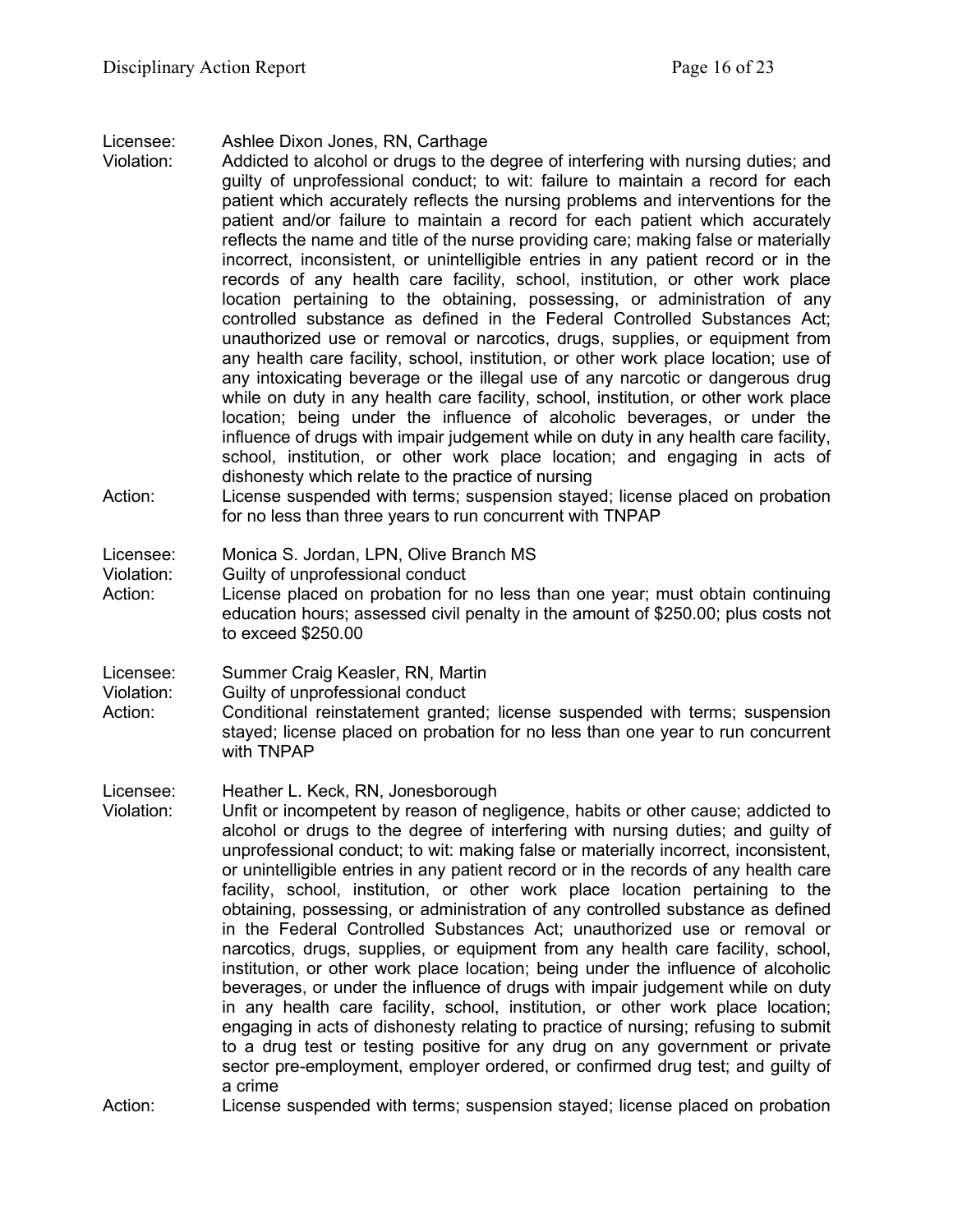for no less than three years to run concurrent with TNPAP

Licensee: Heidi L. Kuehl, RN, Powell<br>Violation: Refusing to submit to a

- Refusing to submit to a drug test or testing positive for any drug on any government or private sector pre-employment, employer ordered, or confirmed drug test; unfit or incompetent by reason of negligence, habits, or other cause; addicted to alcohol or drugs to the degree of interfering with nursing duties; and guilty of unprofessional conduct; to wit: making false or materially incorrect, inconsistent, or unintelligible entries in any patient record or in the records of any health care facility, school, institution, or other work place location pertaining to the obtaining, possessing, or administration of any controlled substance as defined in the Federal Controlled Substances Act; and unauthorized use or removal or narcotics, drugs, supplies, or equipment from any health care facility, school, institution, or other work place location
- Action: License suspended with terms; suspension stayed; license placed on probation for no less than three years to run concurrent with TNPAP

Licensee: Darryl R. Lafarlette, RN, Memphis

Violation: Addicted to alcohol or drugs to the degree of interfering with nursing duties; and guilty of unprofessional conduct; to wit: and being under the influence of alcoholic beverages, or under the influence of drugs with impair judgement while on duty in any health care facility, school, institution, or other work place location Action: License suspended with terms

Licensee: Ricky D. Lyle, APRN/RN/ Nashville

Violation: Guilty of unprofessional conduct

Action: Conditional reinstatement granted; license suspended with terms; suspension stayed; license placed on probation for no less than five years to run concurrent with TNPAP

Licensee: Dana S. Lynn, RN, Waynesboro

Violation: Addicted to alcohol or drugs to the degree of interfering with nursing duties; and guilty of unprofessional conduct; to wit: being under the influence of alcoholic beverages, or under the influence of drugs with impair judgement while on duty in any health care facility, school, institution, or other work place location; and engaging in acts of dishonesty which relate to the practice of nursing Action: License voluntarily surrendered

Licensee: Jennifer E. Malone, RN, Nashville

- Violation: Guilty of unprofessional conduct; to wit: abandoning or neglecting a patient requiring nursing care; making false or materially incorrect, inconsistent, or unintelligible entries in any patient record or in the records of any health care facility, school, institution, or other work place location pertaining to the obtaining, possessing, or administration of any controlled substance as defined in the Federal Controlled Substances Act; and engaging in acts of dishonesty relating to practice of nursing
- Action: License suspended with terms; plus costs not to exceed \$250.00

Licensee: Melanie Dawn Malson, LPN, Estill Springs

Violation: Testing positive for any drug on any government or private sector preemployment, employer ordered, or confirmed drug test; and guilty of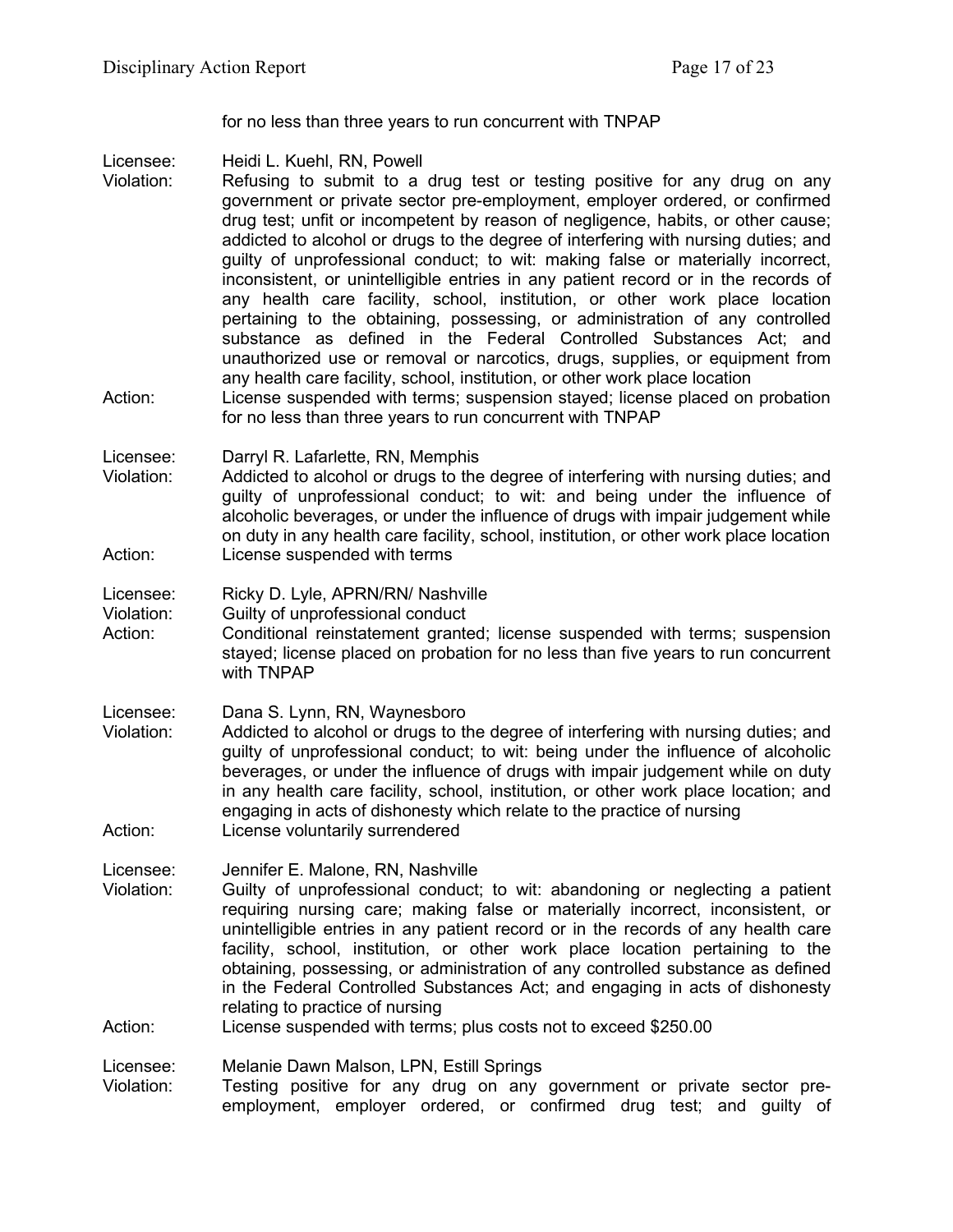unprofessional conduct Action: License suspended with terms

Licensee: Andrea L. Marshall, RN, Bristol

- Violation: Refusing to submit to a drug test or testing positive for any drug on any government or private sector pre-employment, employer ordered, or confirmed drug test; addicted to alcohol or drugs to the degree of interfering with nursing duties; and guilty of unprofessional conduct; to wit: intentionally or negligently causing physical or emotion injury to a patient; unauthorized use or removal or narcotics, drugs, supplies, or equipment from any health care facility, school, institution, or other work place location; and engaging in acts of dishonesty which relate to the practice of nursing
- Action: License suspended with terms; assessed civil penalty in the amount of \$1,000.00

Licensee: Deanna Sue Mason, RN, College Grove

- Violation: Guilty of unprofessional conduct; to wit: failure to maintain a record for each patient which accurately reflects the nursing problems and interventions for the patient and/or failure to maintain a record for each patient which accurately reflects the name and title of the nurse providing care
- Action: License reprimanded; must obtain continuing education hours

Licensee: Tammy G. Meyer, RN, Portage IN

Violation: Guilty of unprofessional conduct; to wit: revocation, suspension, probation, or other discipline of a license to practice nursing in another state or territory of the United States for any act or omission which would constitute grounds for the revocation, suspension, probation, or other discipline of a license in this state Action: License voluntarily surrendered

Licensee: Dorsey Wayne Mingo, RN, Murfreesboro

Violation: Unfit or incompetent by reason of negligence, habits or other cause; and guilty of unprofessional conduct; to wit: use of any intoxicating beverage or the illegal use of any narcotic or dangerous drug while on duty in any health care facility, school, institution, or other work place location; being under the influence of alcoholic beverages, or under the influence of drugs with impair judgement while on duty in any health care facility, school, institution, or other work place location; and revocation, suspension, probation, or other discipline of a license to practice nursing in another state or territory of the United States for any act or omission which would constitute grounds for the revocation, suspension, probation, or other discipline of a license in this state Action: License suspended with terms

Licensee: Angelic K. Mitchell, RN, Fayetteville

Violation: Addicted to alcohol or drugs to the degree of interfering with nursing duties; and guilty of unprofessional conduct; to wit: revocation, suspension, probation, or other discipline of a license to practice nursing in another state or territory of the United States for any act or omission which would constitute grounds for the revocation, suspension, probation, or other discipline of a license in this state Action: License voluntarily surrendered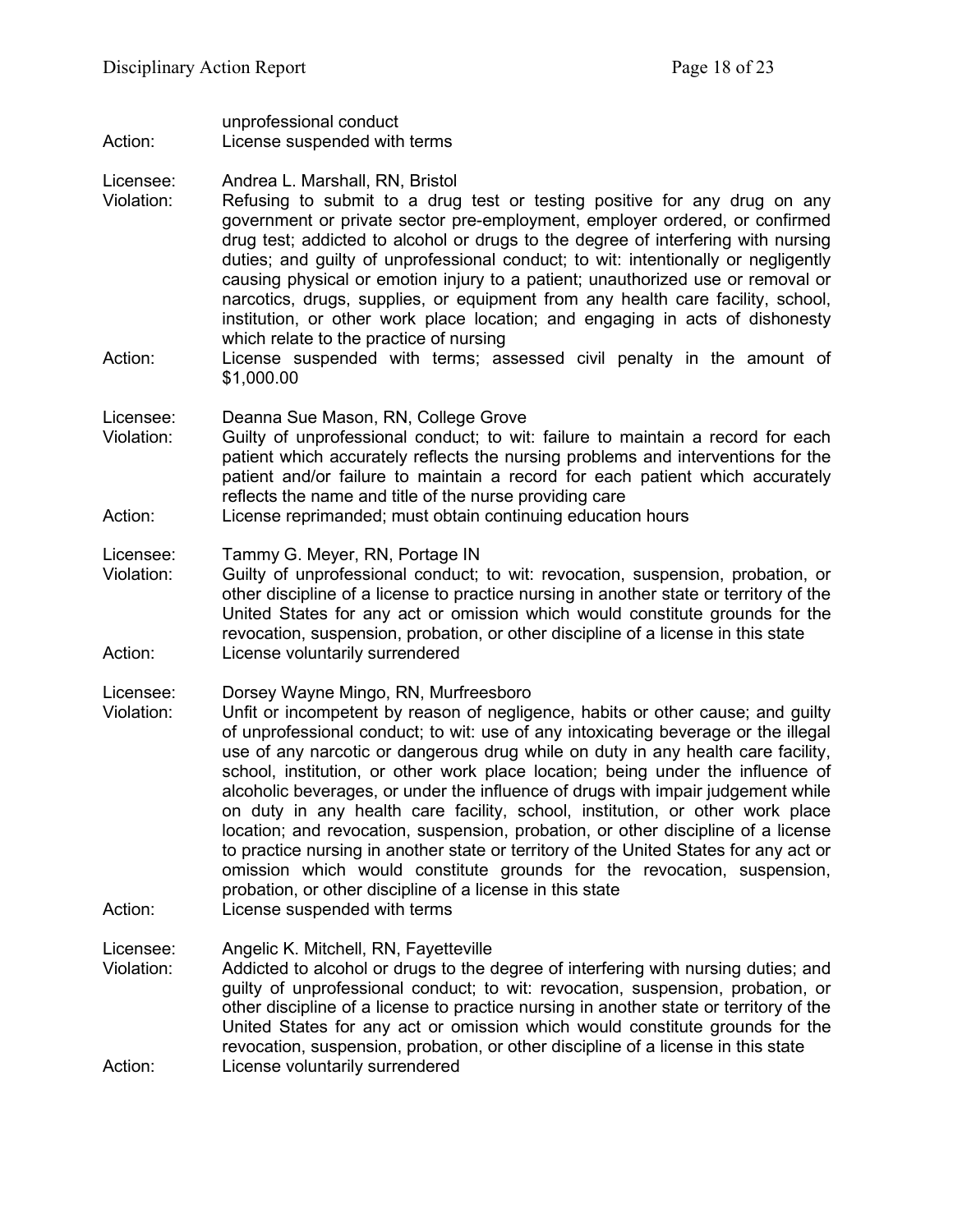| Licensee:<br>Violation:<br>Action: | Kathryn L. Morgan, RN, Williston<br>Guilty of unprofessional conduct; to wit: being under the influence of alcoholic<br>beverages, or under the influence of drugs with impair judgement while on duty<br>in any health care facility, school, institution, or other work place location<br>License reprimanded; plus costs not to exceed \$500.00                                                                                                                                                                                                                                                                                                                                                                                                                                                                                                                                                |
|------------------------------------|---------------------------------------------------------------------------------------------------------------------------------------------------------------------------------------------------------------------------------------------------------------------------------------------------------------------------------------------------------------------------------------------------------------------------------------------------------------------------------------------------------------------------------------------------------------------------------------------------------------------------------------------------------------------------------------------------------------------------------------------------------------------------------------------------------------------------------------------------------------------------------------------------|
| Licensee:<br>Violation:<br>Action: | Brenda T. Oglesby, APRN/RN, Chattanooga<br>Unfit or incompetent by reason of negligence, habits or other cause; and guilty<br>of unprofessional conduct; to wit: failure to maintain a record for each patient<br>which accurately reflects the nursing problems and interventions for the patient<br>and/or failure to maintain a record for each patient which accurately reflects the<br>name and title of the nurse providing care; failing to take appropriate action in<br>safeguarding the patient from incompetent health care practices; and engaging<br>in acts of dishonesty which relate to the practice of nursing<br>APRN certificate voluntarily surrendered; RN license suspended with terms;<br>plus costs not to exceed \$200.00                                                                                                                                                |
| Licensee:<br>Violation:<br>Action: | Kayla A. Ousley, RN, Christiana<br>Guilty of a crime; and guilty of unprofessional conduct<br>License suspended with terms; plus costs not to exceed \$250.00                                                                                                                                                                                                                                                                                                                                                                                                                                                                                                                                                                                                                                                                                                                                     |
| Licensee:<br>Violation:<br>Action: | Jennifer Rose Peguese, APRN/RN, Clarksville<br>Unfit or incompetent by reason of negligence, habits or other cause; and guilty<br>of unprofessional conduct; to wit: failure to maintain a record for each patient<br>which accurately reflects the nursing problems and interventions for the patient<br>and/or failure to maintain a record for each patient which accurately reflects the<br>name and title of the nurse providing care; over-prescribing; and engaging in<br>acts of dishonesty relating to practice of nursing<br>APRN and RN placed on probation for no less than 2 years; must provide<br>monthly reports by collaborating physician; practice limited to current place of<br>employment; must enroll and complete Prescribing Controlled Drugs course<br>offered by Vanderbilt; assessed civil penalties in the amount of \$1,900.00; plus<br>costs not exceed \$2,000.00 |
| Licensee:<br>Violation:<br>Action: | Demetrius Rashad Phelps, LPN, Jackson<br>Guilty of fraud or deceit in procuring or attempting to procure a license to<br>practice nursing; guilty of a crime; and guilty of unprofessional conduct<br>License suspended with terms                                                                                                                                                                                                                                                                                                                                                                                                                                                                                                                                                                                                                                                                |
| Licensee:<br>Violation:<br>Action: | Katelyn Leanna Pinson, LPN, Paris<br>Guilty of a crime; and guilty of unprofessional conduct<br>Conditional license granted; once given a license number license shall be<br>suspended with terms                                                                                                                                                                                                                                                                                                                                                                                                                                                                                                                                                                                                                                                                                                 |
| Licensee:<br>Violation:            | Yvette J. Rhoton, RN, Memphis<br>Guilty of unprofessional conduct; to wit: making false or materially incorrect,<br>inconsistent, or unintelligible entries in any patient record or in the records of<br>any health care facility, school, institution, or other work place location<br>pertaining to the obtaining, possessing, or administration of any controlled<br>substance as defined in the Federal Controlled Substances Act; unauthorized                                                                                                                                                                                                                                                                                                                                                                                                                                              |

use or removal or narcotics, drugs, supplies, or equipment from any health care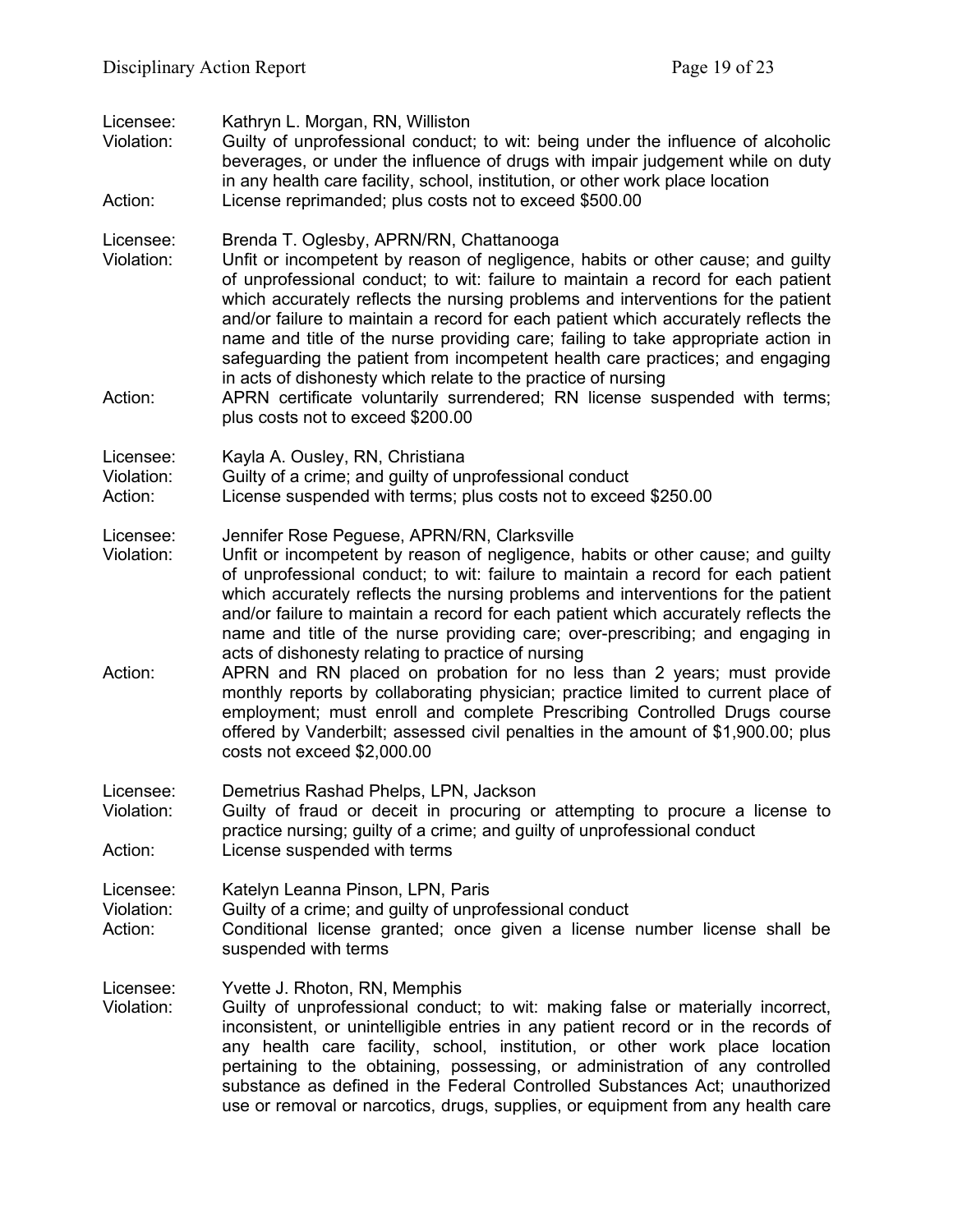| Action:                            | facility, school, institution, or other work place location; and engaging in acts of<br>dishonesty which relate to the practice of nursing<br>License voluntarily surrendered                                                                                                                                                                                                                                                                                                                                                                       |
|------------------------------------|-----------------------------------------------------------------------------------------------------------------------------------------------------------------------------------------------------------------------------------------------------------------------------------------------------------------------------------------------------------------------------------------------------------------------------------------------------------------------------------------------------------------------------------------------------|
| Licensee:<br>Violation:<br>Action: | Rebecca L. Roberts, LPN, Thomasville AL<br>Guilty of a crime; and guilty of unprofessional conduct; to wit: revocation,<br>suspension, probation, or other discipline of a license to practice nursing in<br>another state or territory of the United States for any act or omission which<br>would constitute grounds for the revocation, suspension, probation, or other<br>discipline of a license in this state<br>License placed on probation for no less than one year                                                                        |
| Licensee:<br>Violation:            | Natasha Vontrice Rooks, LPN, Chattanooga<br>Testing positive for any drug on any government or private sector pre-<br>employment, employer ordered, or confirmed drug test; and guilty of<br>unprofessional conduct                                                                                                                                                                                                                                                                                                                                 |
| Action:                            | License suspended with terms                                                                                                                                                                                                                                                                                                                                                                                                                                                                                                                        |
| Licensee:<br>Violation:<br>Action: | Christopher Sakacsi, RN, Kodak<br>Guilty of a crime; and guilty of unprofessional conduct; to wit: refusing to submit<br>to a drug test or testing positive for any drug on any government or private<br>sector pre-employment, employer ordered, or confirmed drug test<br>License suspended with terms                                                                                                                                                                                                                                            |
| Licensee:<br>Violation:<br>Action: | Suzan Marie Sealock, RN, Jefferson City<br>Guilty of a crime<br>License voluntarily surrendered                                                                                                                                                                                                                                                                                                                                                                                                                                                     |
| Licensee:<br>Violation:<br>Action: | Angela Joy Shaffer, RN, Knoxville<br>Guilty of unprofessional conduct<br>Conditional reinstatement granted; license suspended with terms; suspension<br>stayed; license placed on probation for no less than three years to run<br>concurrent with TNPAP                                                                                                                                                                                                                                                                                            |
| Licensee:<br>Violation:            | Chelsea Lianne Snowden, LPN, Morristown<br>Guilty of unprofessional conduct; to wit: failure to maintain a record for each<br>patient which accurately reflects the nursing problems and interventions for the<br>patient and/or failure to maintain a record for each patient which accurately<br>reflects the name and title of the nurse providing care; abandoning or neglecting<br>a patient requiring nursing care; and engaging in acts of dishonesty which relate<br>to the practice of nursing                                             |
| Action:                            | License reprimanded; multi state privilege deactivated; must obtain continuing<br>education; assessed civil penalty of \$600.00                                                                                                                                                                                                                                                                                                                                                                                                                     |
| Licensee:<br>Violation:            | Jessie E. Sokol, RN, Knoxville<br>Unfit or incompetent by reason of negligence, habits or other cause; and guilty<br>of unprofessional conduct; to wit: failure to maintain a record for each patient<br>which accurately reflects the nursing problems and interventions for the patient<br>and/or failure to maintain a record for each patient which accurately reflects the<br>name and title of the nurse providing care; abandoning or neglecting a patient<br>requiring nursing care; and engaging in acts of dishonesty which relate to the |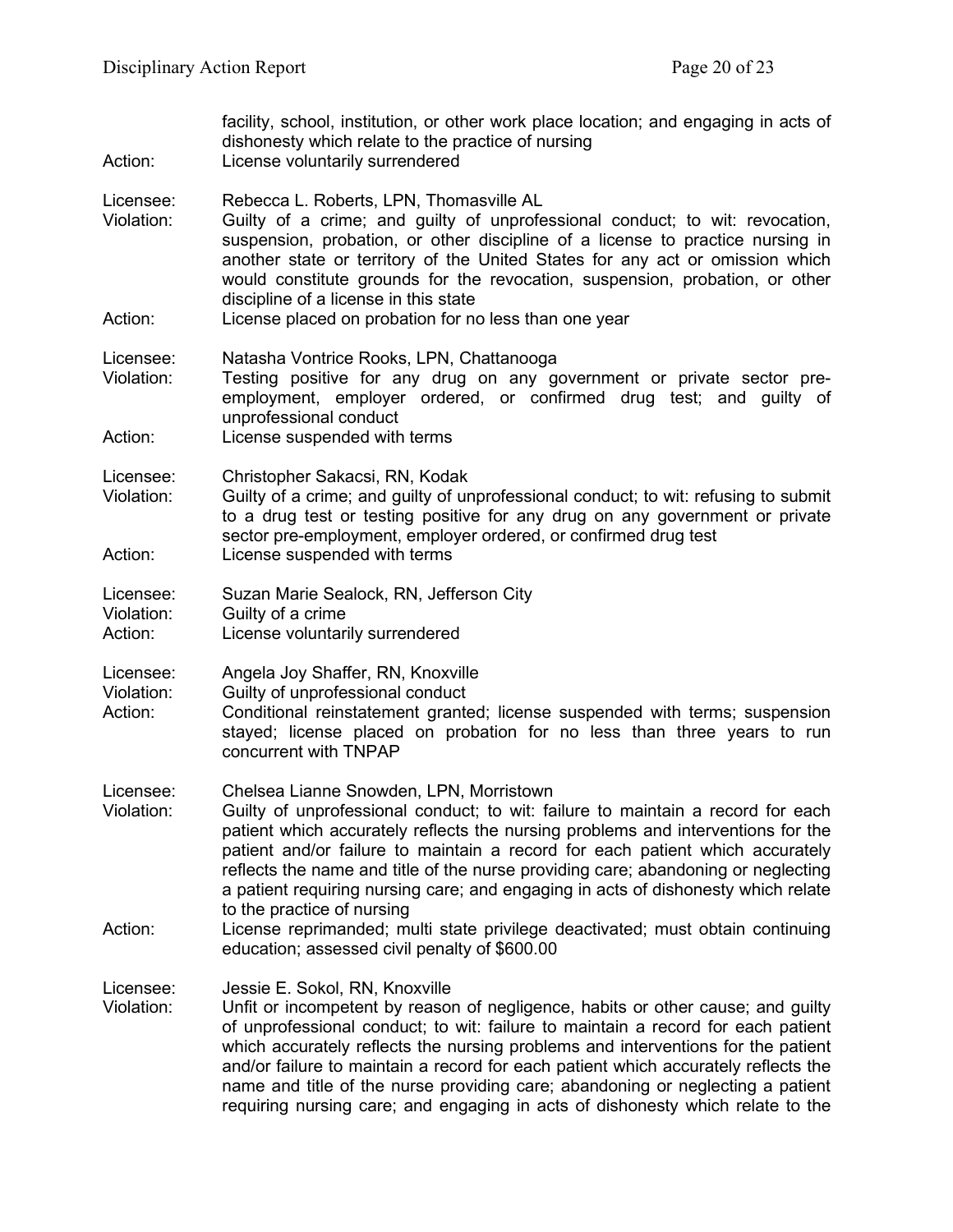| practice of nursing<br>License placed on probation for no less than one year; must obtain continuing<br>education; plus costs not to exceed \$1,000.00                                                                                                                                                                                                                                                                                                                                                                                                                                                                                               |
|------------------------------------------------------------------------------------------------------------------------------------------------------------------------------------------------------------------------------------------------------------------------------------------------------------------------------------------------------------------------------------------------------------------------------------------------------------------------------------------------------------------------------------------------------------------------------------------------------------------------------------------------------|
| Tara Souder, RN, Nashville<br>Guilty of fraud or deceit in procuring or attempting to procure a license to<br>practice nursing; and guilty of unprofessional conduct; to wit: engaging in acts of<br>dishonesty which relate to the practice of nursing<br>License reprimanded; multistate deactivated; must obtain continuing education<br>hours; assessed civil penalties in the amount of \$250.00                                                                                                                                                                                                                                                |
| Cindy Cay Klinger Sprenz, RN, Knoxville<br>Unfit or incompetent by reason of negligence, habits or other cause; addicted to<br>alcohol or drugs to the degree of interfering with nursing duties; mentally<br>incompetent; being under the influence of alcoholic beverages, or under the<br>influence of drugs with impair judgement while on duty in any health care facility,<br>school, institution, or other work place location; and refusing to submit to a drug<br>test or testing positive for any drug on any government or private sector pre-<br>employment, employer ordered, or confirmed drug test<br>License suspended with terms    |
| Jillian Elizabeth Stone, RN, Hixson<br>Guilty of unprofessional conduct; to wit: revocation, suspension, probation, or<br>other discipline of a license to practice nursing in another state or territory of the<br>United States for any act or omission which would constitute grounds for the<br>revocation, suspension, probation, or other discipline of a license in this state<br>License suspended with terms                                                                                                                                                                                                                                |
| Jordan L. Swiskow, RN, Marina Del Rey CA<br>Guilty of unprofessional conduct; to wit: revocation, suspension, probation, or<br>other discipline of a license to practice nursing in another state or territory of the<br>United States for any act or omission which would constitute grounds for the<br>revocation, suspension, probation, or other discipline of a license in this state<br>License reprimanded; assessed civil penalty of \$250.00                                                                                                                                                                                                |
| Felicia S. Turner, AR RN, West Memphis AR<br>Guilty of unprofessional conduct<br>Privilege to practice nursing in the State of Tennessee reprimanded; must<br>attend Nonviolent Crisis Intervention Training Program Two-Day Classroom<br><b>Foundation Course</b>                                                                                                                                                                                                                                                                                                                                                                                   |
| Brenda J. Vincent, RN, Nashville<br>Refusing to submit to a drug test or testing positive for any drug on any<br>government or private sector pre-employment, employer ordered, or confirmed<br>drug test; and guilty of unprofessional conduct; to wit: making false or materially<br>incorrect, inconsistent, or unintelligible entries in any patient record or in the<br>records of any health care facility, school, institution, or other work place<br>location pertaining to the obtaining, possessing, or administration of any<br>controlled substance as defined in the Federal Controlled Substances Act<br>License suspended with terms |
|                                                                                                                                                                                                                                                                                                                                                                                                                                                                                                                                                                                                                                                      |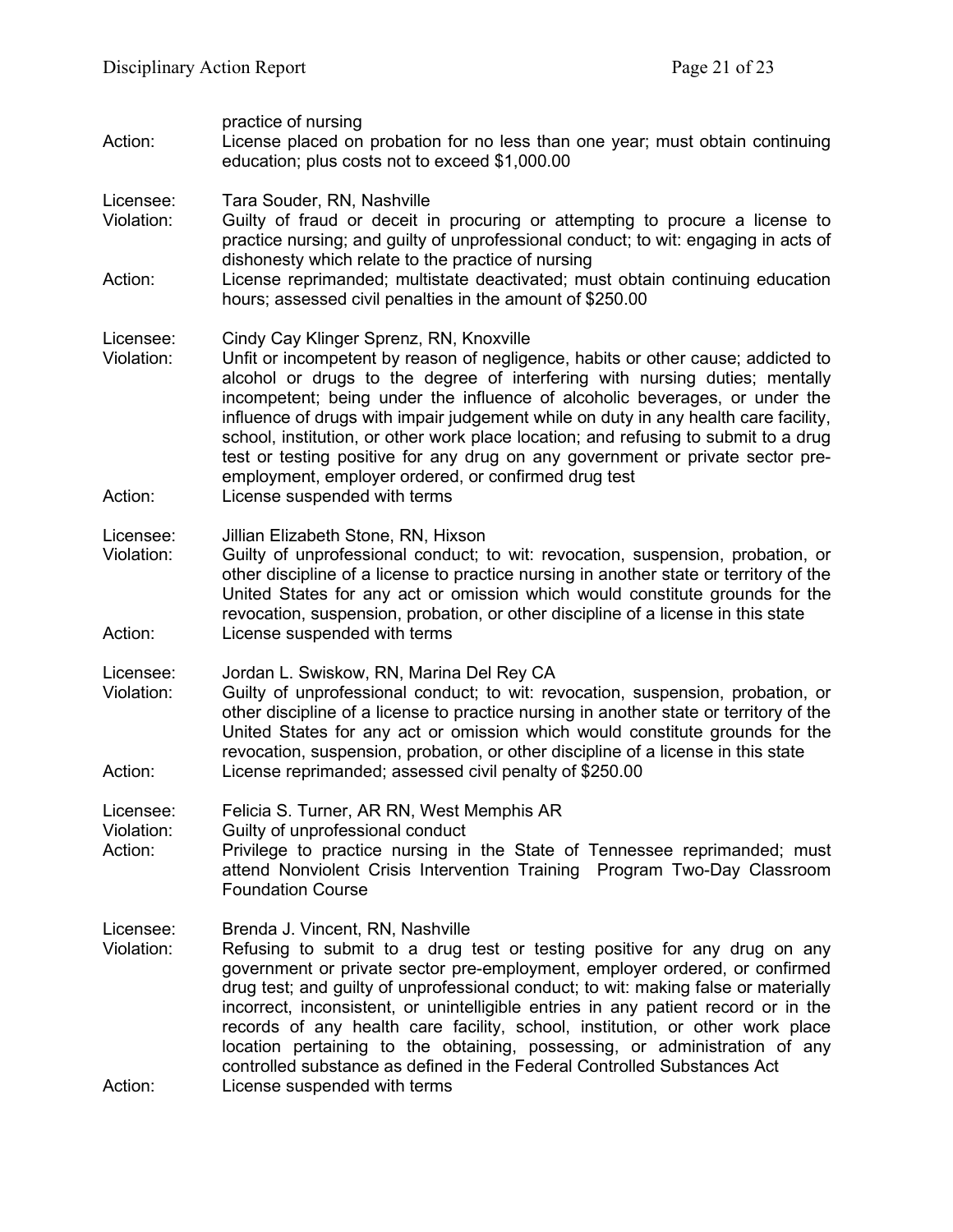Licensee: Sheila Webb, LPN, Adamsville

- Violation: Guilty of a crime; unfit or incompetent by reason of negligence, habits, or other cause; addicted to alcohol or drugs to the degree of interfering with nursing duties; and guilty of unprofessional conduct; to wit: revocation, suspension, probation, or other discipline of a license to practice nursing in another state or territory of the United States for any act or omission which would constitute grounds for the revocation, suspension, probation, or other discipline of a license in this state
- Action: License revoked

### Licensee: Brittany Danielle White, LPN, Jacksboro

- Violation: Guilty of unprofessional conduct; to wit: impersonating another licensed practitioner; revocation, suspension, probation, or other discipline of a license to practice nursing in another state or territory of the United States for any act or omission which would constitute grounds for the revocation, suspension, probation, or other discipline of a license in this state; and engaging in acts of dishonesty which relate to the practice of nursing
- Action: License revoked; assessed civil penalty of \$5,000.00; plus costs not to exceed \$7,000.00
- Licensee: Robert T. Wilson, LPN, Etowah
- Violation: Guilty of unprofessional conduct; to wit: intentionally or negligently causing physical or emotion injury to a patient; and failing to take appropriate action in safeguarding the patient from incompetent health care practices
- Action: License voluntarily surrendered; placed on abuse registry for no less than two years; assessed civil penalties in the amount of \$500.00; plus costs not to exceed \$500.00

# **BOARD OF RESPIRATORY CARE**

| Licensee:  | Maria D. Colon, RCTL, Smyrna                                         |
|------------|----------------------------------------------------------------------|
| Violation: | Failed to properly maintain sufficient continuing education credits. |
| Action:    | Agreed Citation; assessed civil penalty of \$300.00                  |
| Licensee:  | David L. Davis, RRT, Unicoi                                          |
| Violation: | Failed to properly maintain sufficient continuing education credits. |
| Action:    | Agreed Citation; assessed civil penalty of \$300.00                  |
| Licensee:  | Kayla Pedigo Graves, RRT, Bethpage                                   |
| Violation: | Failed to properly maintain sufficient continuing education credits. |
| Action:    | Agreed Citation; assessed civil penalty of \$300.00                  |
| Licensee:  | Stacey Frye Gumm, RCTL, Maryville                                    |
| Violation: | Failed to properly maintain sufficient continuing education credits. |
| Action:    | Agreed Citation; assessed civil penalty of \$300.00                  |
| Licensee:  | Andrew Morrow, RCTL, Summertown                                      |
| Violation: | Failed to properly maintain sufficient continuing education credits. |
| Action:    | Agreed Citation; assessed civil penalty of \$300.00                  |